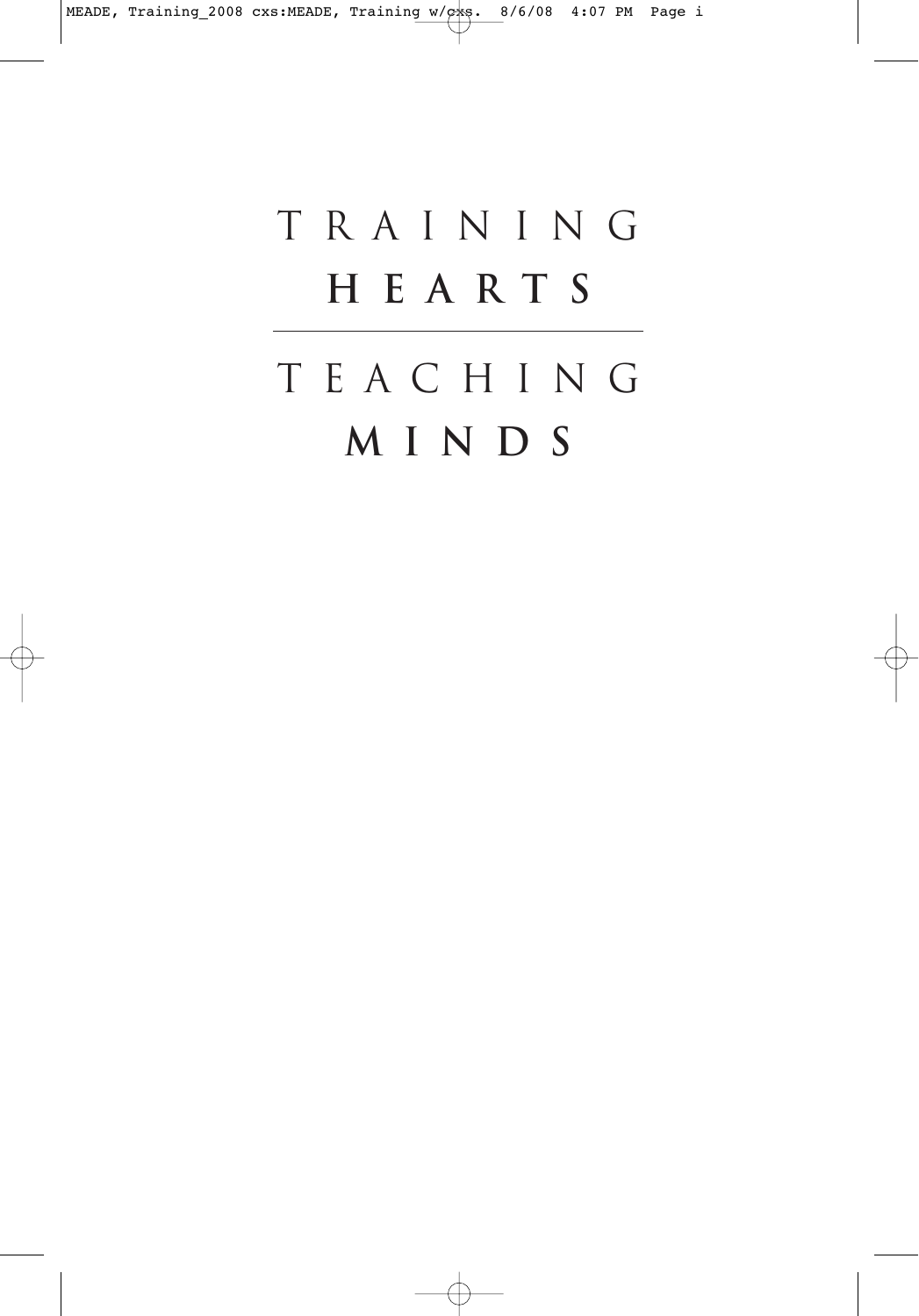$\overline{\oplus}$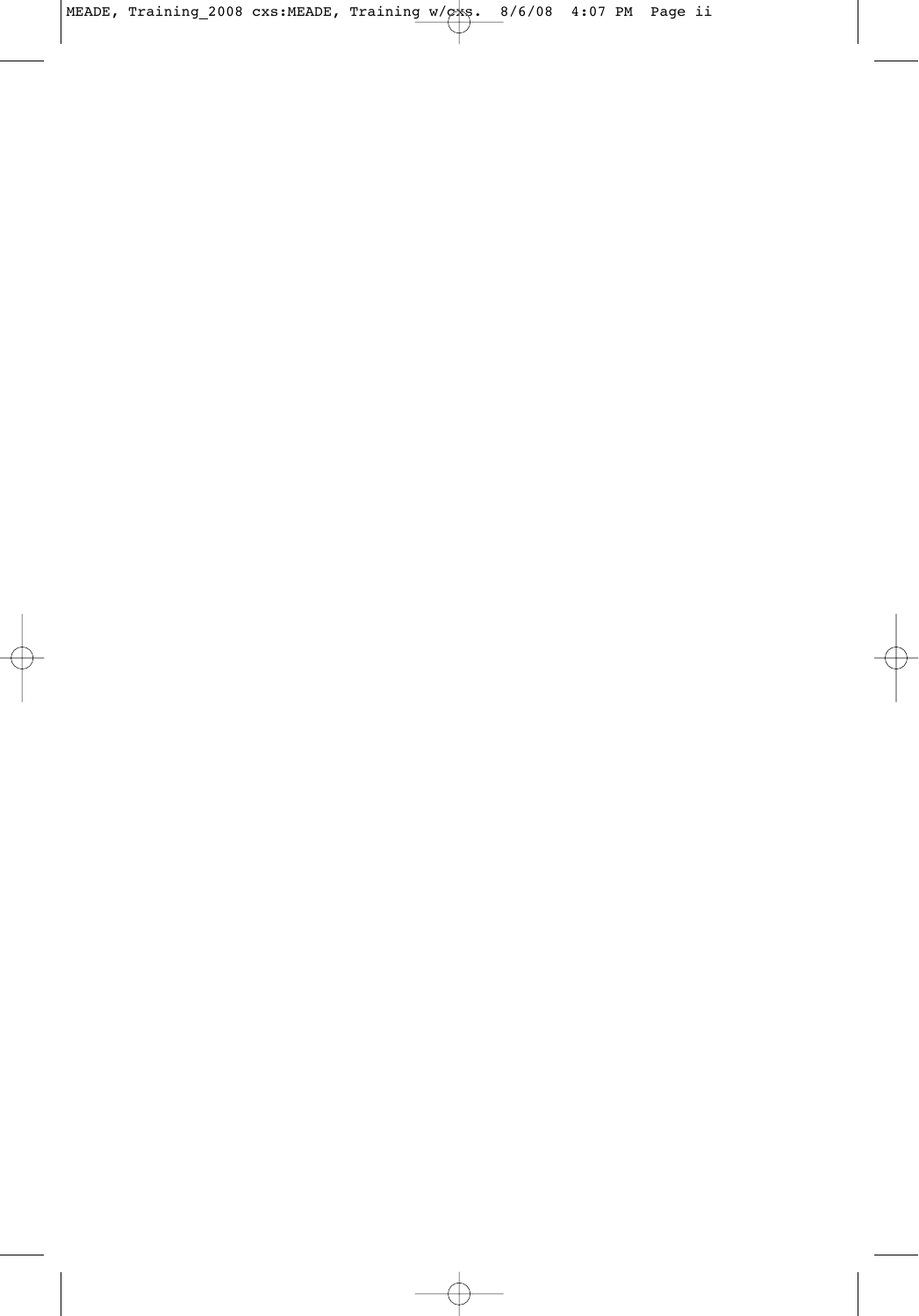MEADE, Training\_2008 cxs: MEADE, Training w/g\*s. 8/6/08 4:07 PM Page iii

# TEACHING **Minds** TRAINING **Hearts**

*Family Devotions B ased o n the Shorter Catechism*

### STARR MEADE

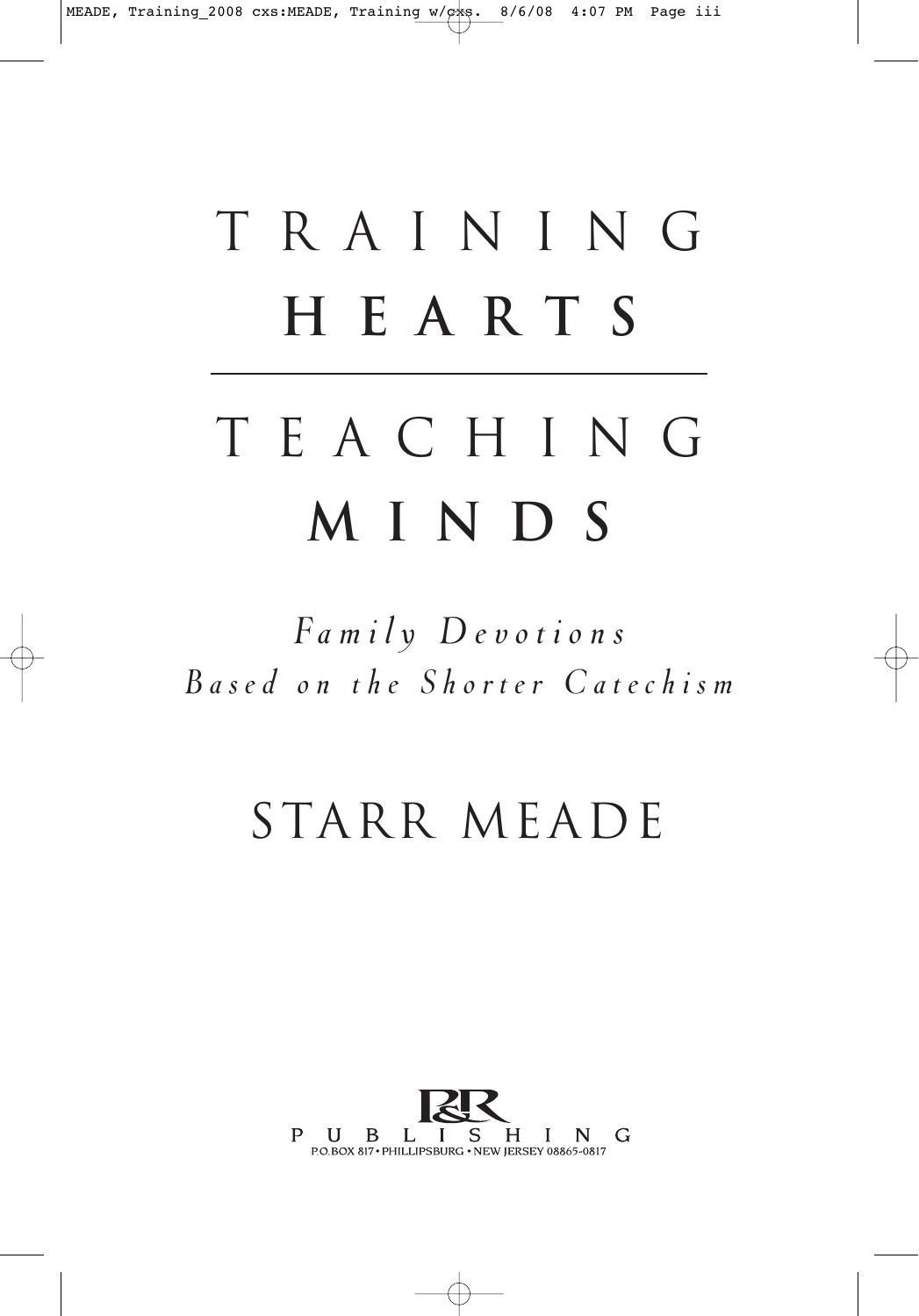© 2000 by Starr Meade

All rights reserved. No part of this book may be reproduced, stored in a retrieval system, or transmitted in any form or by any means—electronic, mechanical, photocopy, recording, or otherwise—except for brief quotations for the purpose of review or comment, without the prior permission of the publisher, P&R Publishing Company, P.O. Box 817, Phillipsburg, New Jersey 08865-0817.

Unless otherwise indicated, Scripture quotations are from the New American Standard Bible. Copyright by the Lockman Foundation 1960, 1962, 1963, 1968, 1971, 1973, 1975, 1977.

Scripture quotations marked (NIV) are from the HOLY BIBLE, NEW INTERNA-TIONAL VERSION®. NIV®. Copyright © 1973, 1978, 1984 by International Bible Society. Used by permission of Zondervan Publishing House. All rights reserved. Italics in Scripture quotations indicate emphasis added.

Questions and answers from the Shorter Catechism are from *The Westminster Shorter Catechism in Modern English* © 1986, Reformed Theological Seminary of Jackson, Mississippi.

*Page design by Tobias Design Typesetting by Michelle Feaster*

Printed in the United States of America

#### **Library of Congress Cataloging-in-Publication Data**

Meade, Starr, 1956–

Training hearts, teaching minds : family devotions based on the shorter catechism / Starr Meade.

p. cm. Includes bibliographical references. ISBN-10: 0-87552-392-7 ISBN-13: 978-0-87552-392-7

1. Westminster Assembly (1643–1652). Shorter catechism. 2. Presbyterian Church—Catechisms—English. 3. Reformed Church—Catechisms—English. 4. Christian education of children. 5. Devotional calendars. I. Title.

BX9184.A5 M43 2000 248.8'45—dc21

00-037511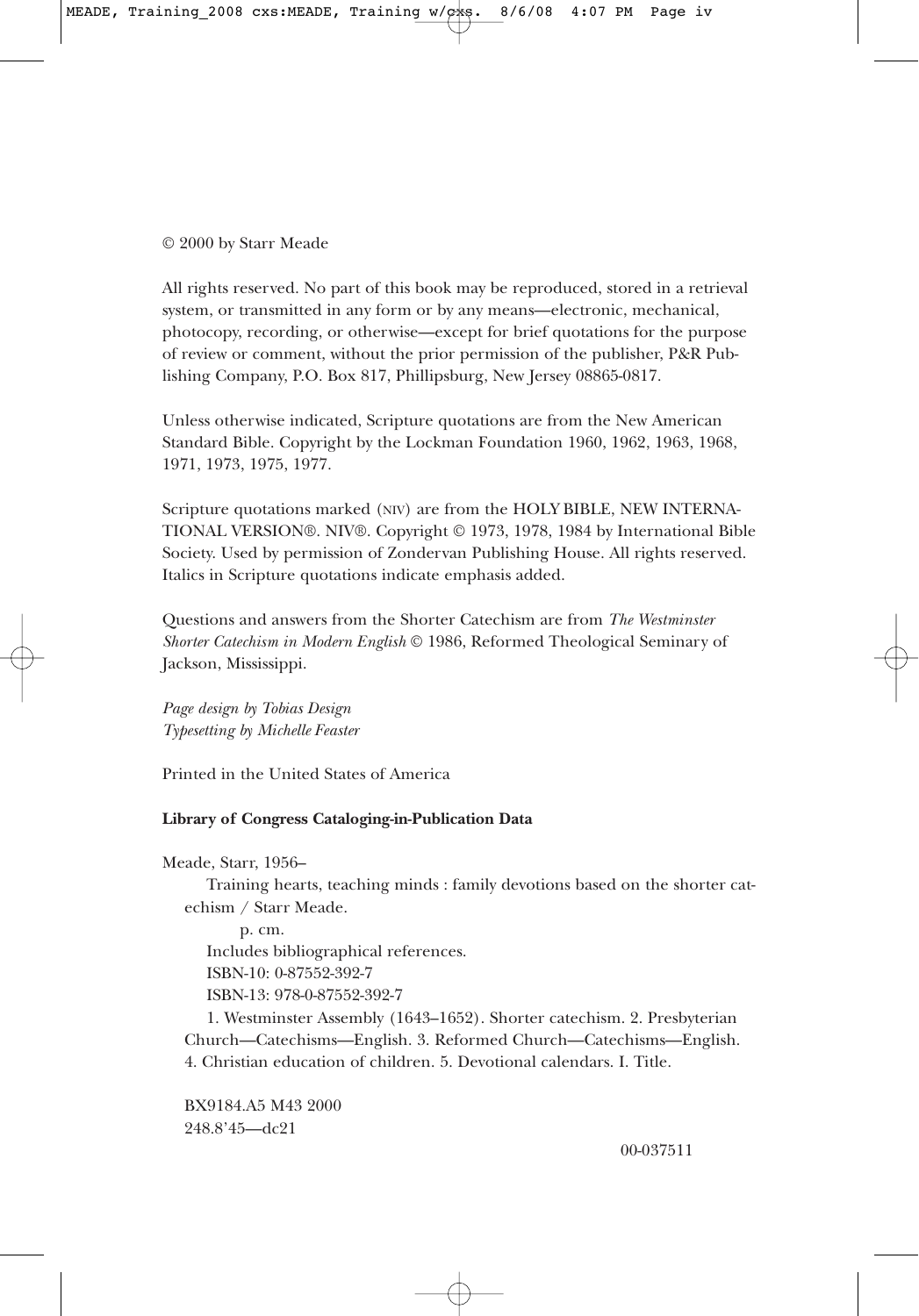<code>MEADE</code>, <code>Training\_2008</code> cxs:MEADE, <code>Training</code> w/ $c\star$ s. 8/6/08  $\,$  4:07 <code>PM </code> <code>Page 1</code>

### INTRODUCTION

In the first manual of pastoral practice ever written, the apostle Paul defined the church as "the pillar and support of the truth" (1 Tim. 3:15). For many of today's churchgoers, a pillar and support of truth is not necessarily what they seek when they look for a church. The first concern may be the warmth of the welcome, the style of a church's music, or the number of weekly activities from which to choose. Faithfulness to biblical doctrine is becoming increasingly rare as the first thing people seek in a church.

The supreme test of a church, however, at least from the perspective of the New Testament writers, is this: Is the church the pillar and support of the truth? Is it thoroughly acquainted with the truth of the gospel as given in the Scriptures? Does it exalt God's Word, giving it the place of preeminence in all its worship and in all its activities? Does it defend the truth at whatever cost, proclaiming it without compromise in a world of confusion and falsehood? Does it call its people to *know* God's Word for the purpose of faithfully *living* by God's Word?

#### The Church's Task

In each generation, the church's most critical task is to uphold and proclaim the truth as it was delivered to her by her Lord. One important aspect of this task is the diligent preparation of the church's children to continue to be the support and pillar of the truth in the generation to come. God calls the church of each generation to "contend earnestly for the faith which was once for all delivered to the saints" (Jude 3). When our children replace us as contenders for the faith, will they have a clear grasp of the faith they must defend? When they replace us as supporters of the truth, will they know the truth well enough to articulate it clearly and to recognize counterfeits?

Wise and godly men of another day understood the need for standards of truth and Christian doctrine. They saw the value such standards would have in presenting the fundamental teachings of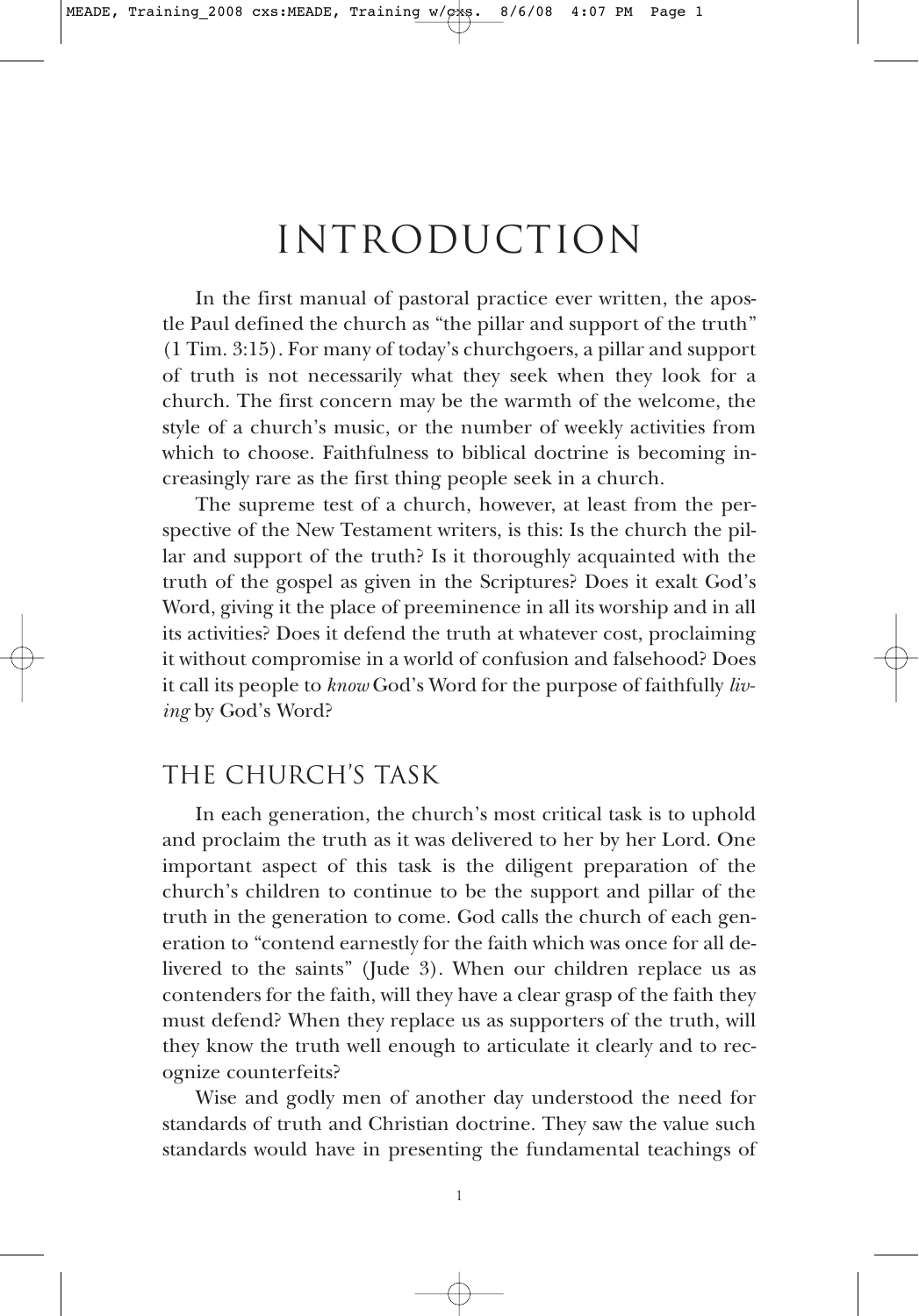Scripture in a concise and systematic manner and in providing a grid through which to sift all teaching and all ideas. With great care and much prayer, they worked together to formulate creeds and confessions to define the basic doctrines of the Christian faith. Aware of the importance of passing these doctrines on to their children, they also prepared catechisms for the instruction of the young.

A catechism is simply an instructional guide. It is a handbook of questions and answers designed to teach principles of religion. To "catechize" children is to teach them to memorize the answers found in a catechism, so that when the catechism questions are asked, the children can reply with the correct responses. Because a good catechism is at the same time concise and thorough, when children have learned it well, their understanding of the basic doctrines of the Christian faith can be tested and found to be complete. One excellent catechism is the Westminster Shorter Catechism. In concise fashion, it gives children key biblical teachings about God, Scripture, the Lord Jesus Christ, the Holy Spirit, salvation, the sacraments, the Ten Commandments, and the Lord's Prayer.

Once, catechisms were used routinely. Church and family worked together to provide the most effective teaching possible for children growing up in Christian circles. Parents would work with their children at home, requiring them to memorize the answers to the catechism (and memorizing the answers themselves, as well). Families would discuss together the meaning of the questions and answers. Pastors would preach on topics addressed in the catechism and would systematically visit each church family, asking the questions to see how well family members had learned the answers.

Puritan Pastor Richard Baxter made it his practice to visit each of the eight hundred families in his church in a year, centering his visits on the instruction given in the Westminster Shorter Catechism. Besides examining children and adults to see how well they knew the catechism, he would ask additional questions to see if the answers had been understood. He would then go on to encourage all the members of the family to live in the light of the truth of each memorized answer. Baxter claimed to have more outward signs of success in demolishing the kingdom of darkness among his church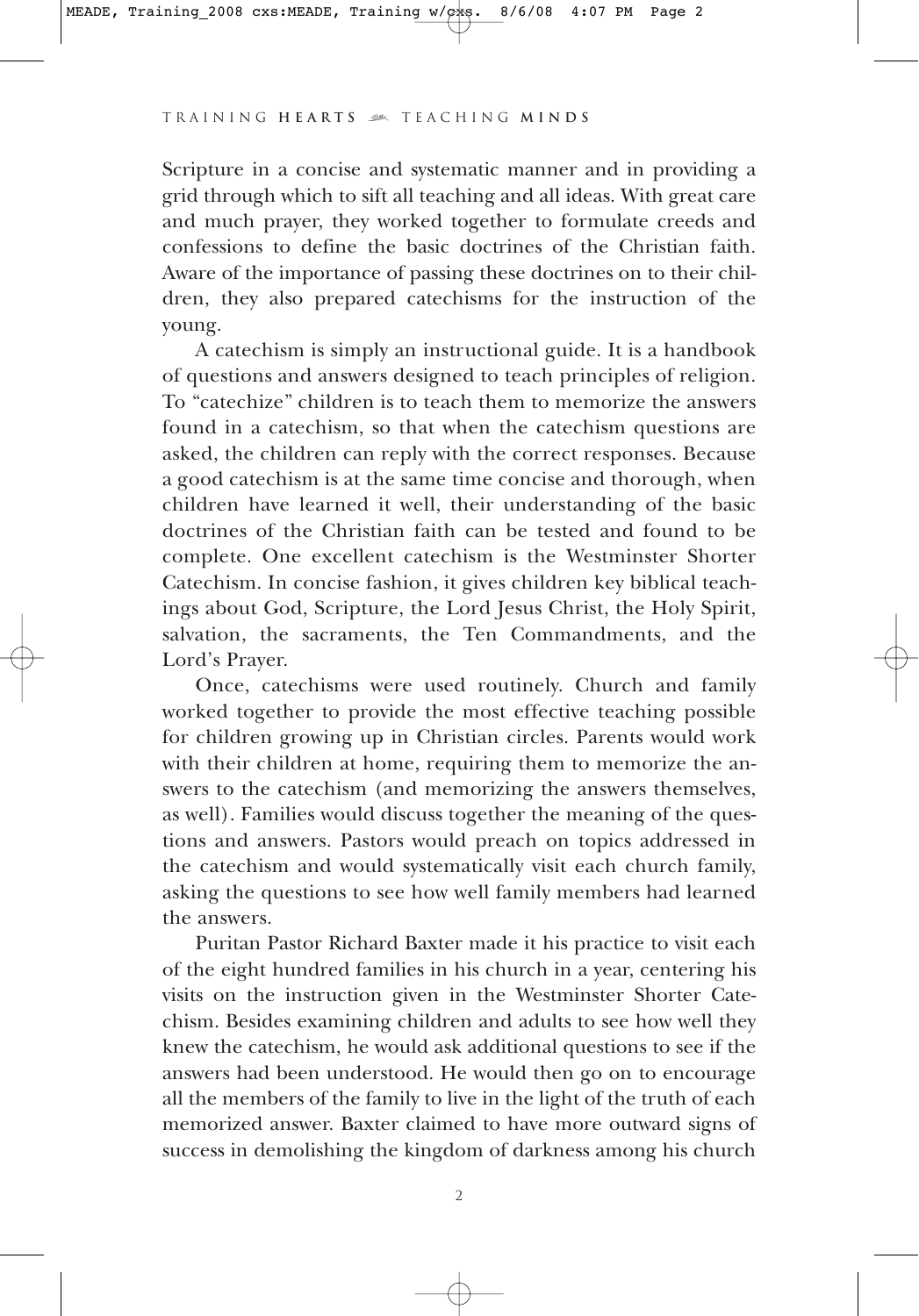i n t r o d u c t i o n

members through this practice than through all his public preaching to them. 1

Unfortunately, the practice of catechizing children has fallen out of favor, both in families and in churches. One reason for this is a fascination with new educational techniques that stress experience, student participation, and choice. Rote memorization has fallen out of favor. Yet, the things I remember best from my childhood are the things I memorized. The "ABC" song we all sing when we have items to alphabetize, the multiplication tables, common nursery rhymes, even lines from Shakespeare that I memorized just because they were beautiful, long before I understood what they meant—all these are indelibly fixed in my memory. I can call them up any time I need them, confident that they will be there to serve me.

It is said that if we require our children to memorize by rote, they will only memorize meaningless sounds and words without understanding them. Certainly we do a disservice to our children if we insist that they memorize words they do not understand, while we fail to take the time to discuss, teach, and explain the meanings to them. The solution, however, is not to discard memorization as a teaching method, but to faithfully supply meaning by discussing and explaining.

#### The Church's Failure

There is, however, another, graver reason catechisms have fallen out of favor. It is that doctrinal instruction in general, for anyone and especially for children, has become unpopular. In an attempt to attract nonbelievers, the church has occupied herself with providing the things the world finds attractive. In doing so, she has lost sight of her true purpose of being the pillar and support of the truth.

From the pulpit, comfort, inspiration, and "spirituality" are acceptable; doctrine is not. In a misguided attempt to maintain unity at any cost, doctrinal teaching is shunned because "doctrine divides." Churchgoers criticize sermons stressing doctrine as not be-

<sup>1</sup> J. I. Packer, *A Quest for Godliness: The Puritan Vision of the Christian Life* (Wheaton, Ill.: Crossway, 1990), 45.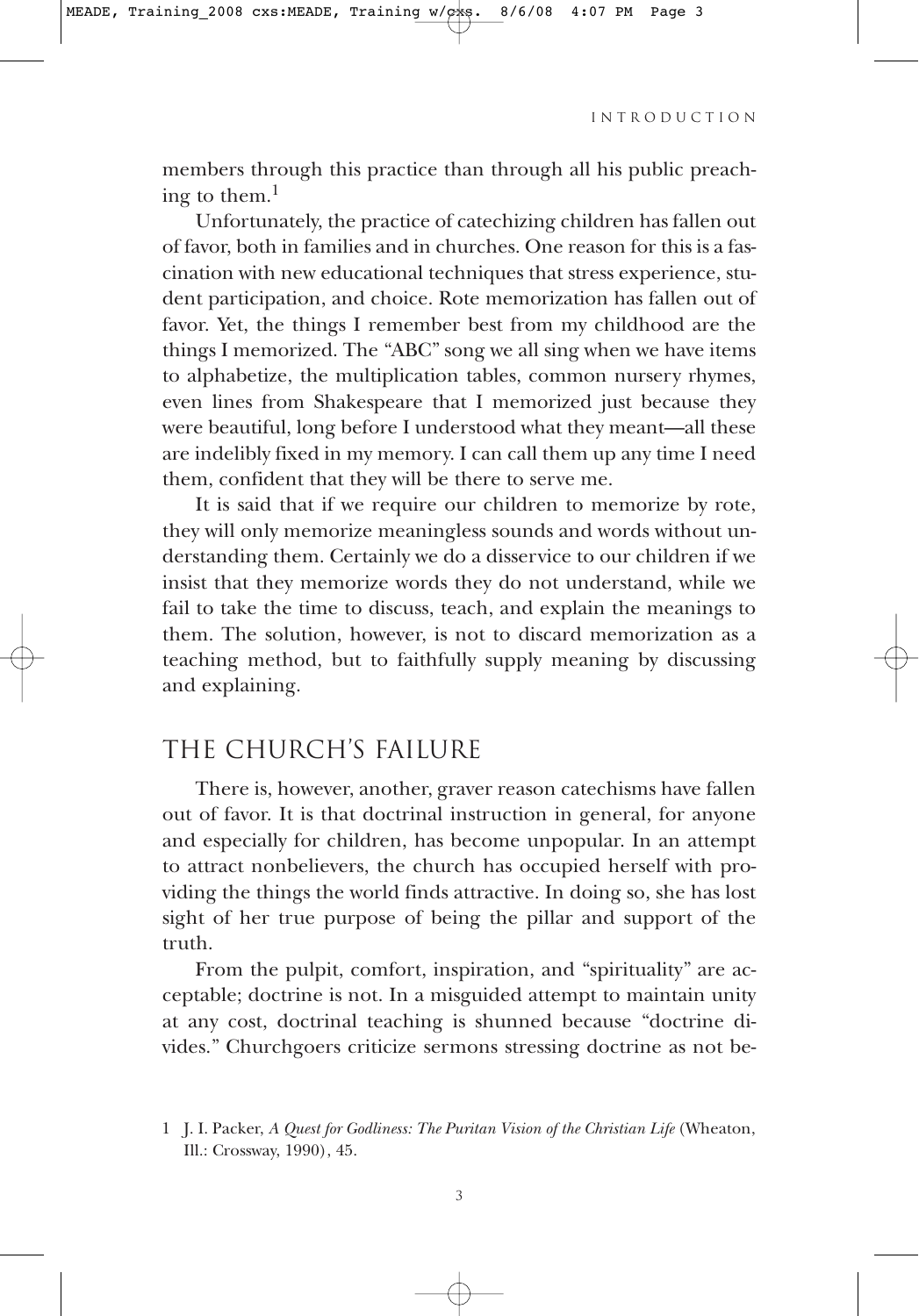ing practical enough, without understanding that a truly changed life flows from a truly changed mind. Eager to meet people's demands, more and more churches offer warm, inspiring messages that never clearly define the gospel at all. In a growing number of worship services and church programs, entertainment is replacing the substantive teaching of Christian doctrine.

Nowhere are these things more apparent than in the children's and youth departments of the average American church. In my decade of service as Director of Children's Ministries for a local church, I sampled many curriculums and received numerous advertisements for others. Commonly, the colorful, glossy promotional materials promised "better games, new crafts, fun experiences your children will really enjoy." Certainly, there is nothing wrong with "games, crafts, and fun experiences" for children. Those of us who love children want them to enjoy learning. However, when page after page of promotional material describes the fun, while the curriculum's content is only hinted at in an obscure corner of a brochure, priorities are clearly misplaced.

Advertisers appeal to what research tells them people want. What are the church's priorities for its children? The advertising for children's curriculum makes the answer all too clear. That the children are entertained and that they have fun—these are the primary goals to which everything else seems to be subservient.

Even where teaching the Bible to children is a priority, teaching Bible *doctrine* seldom is. Children hear the same Bible stories repeatedly, almost always as moral lessons on how to behave. Typical Sunday school lessons reduce Bible stories to moral tales much like Aesop's fables. The focus is on the human being in the story, who becomes its main character. So the teacher comes to the end and concludes, "And you must be like David and God will bless you," or "You must not act as Ahab did or you will find trouble."

When Bible stories are used in this way, God sits on the periphery of the narrative, like the genie in a fairy tale, blessing human actors for good behavior or cursing them for failures. Children seldom learn to see that God Himself is the main character of every Bible story. They do not learn to ask about each account they read, "What does this story tell me about God?" They never learn to read all the biblical narratives in the light of God's overall purpose to redeem a people for Himself. All they learn is: Be good and God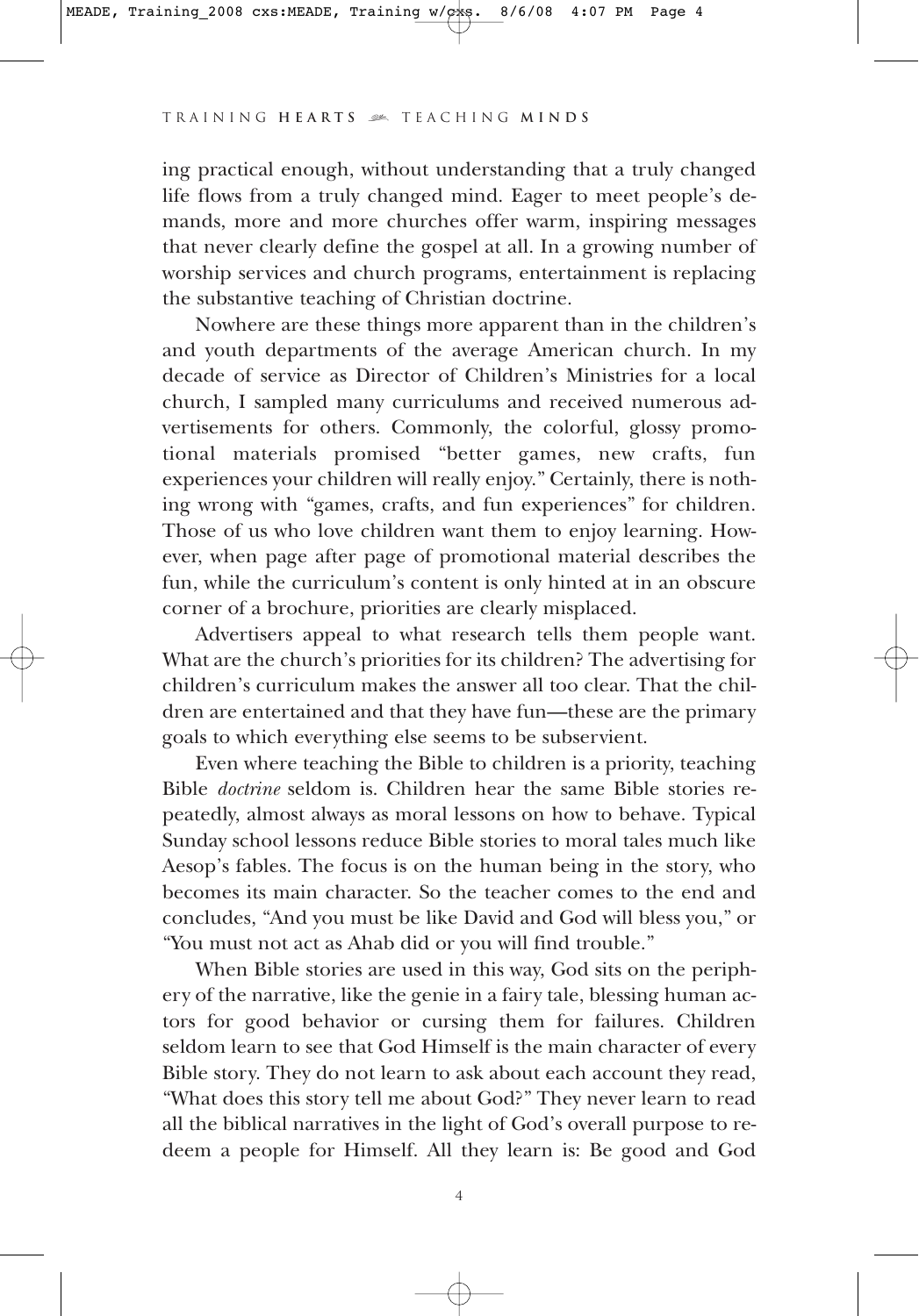i n t r o d u c t i o n

blesses; be bad, and He does not. Not only is this a faulty representation of the gospel, it is not the gospel at all! What a tragedy!

God in His grace and condescension loaded Scripture with stories, concrete illustrations of abstract truth. But we must use the Bible stories as God intended them to be used. He gave them to us for the same reason He gave us all of Scripture—that we might know what He, the only true God, is like, and that we might understand the salvation He has provided for His people through His Son. Bible stories illustrate Bible doctrines. We who work with children should be grateful for that and should use the Bible narratives to help our children understand the doctrines of our faith. We waste Bible stories when we only use them to moralize or to equip our children to win Bible trivia contests.

Is the church equipping its children to be the support and pillar of the truth in the next generation? Several years ago, I heard a radio broadcast featuring on-the-spot interviews with Christian authors and publishers at a large Christian convention. Interviewers repeatedly asked attendees two key questions: "What is justification?" and "What is the gospel?" Most of those interviewed proved deplorably incapable of giving a lucid, biblical response to these questions. Yet Christianity *is* the gospel. The central issue of our faith is that of sinners being justified before a holy God. These things are essential to an understanding of the Christian faith.

If those being interviewed had been taught the Westminster Shorter Catechism, they would have had this response ready: "Justification is the act of God's free grace by which He pardons all our sins and declares us righteous in His sight. He does so only because He counts the righteousness of Christ as ours. Justification is received by faith alone." How simple and yet how thorough! Is there any reason people must wait until they go to Bible college or seminary to learn such a simple definition, one so basic to our faith?

Today, we are often content with "God" words and with warm feelings about Him. In a society rife with faulty ideas of God, we fail to give a definition to the word when we use it. Eager to include and to think the best of everyone, we rejoice when we hear those "God" words, assuming the person using them is one of us. When we combine this failure to discriminate with our natural sympathies toward children, we are even quicker to assume children are Christians when, in reality, they have no idea at all what it is to be one.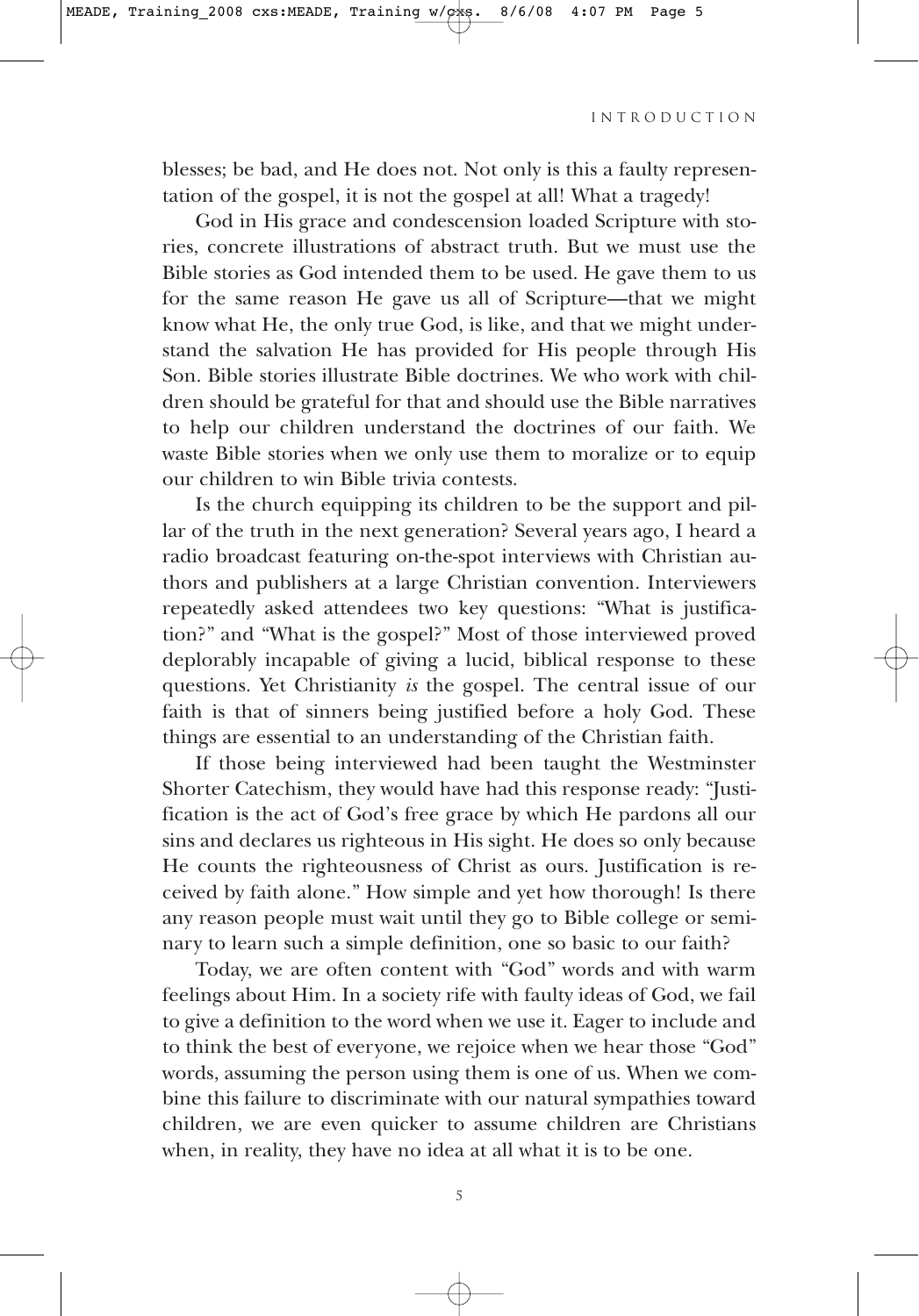One summer, at a Christian camp for children from troubled homes, a counselor reported to me a conversation she had with a ten-year-old camper. "I asked him if he had ever asked Jesus into his heart and he said he did that when he was six," she said. She went on to tell me that they were thumbing through his new Bible together when he saw a picture of the three crosses on Calvary. "What is that story about?" the boy asked, curiously. The result of the discussion with the child was comfort for the counselor, who was convinced that the boy was "saved" because of whatever he had done when he was six. Evidently, however, it never occurred to her that whatever "decision" children may have made, if they have absolutely no knowledge of the crucifixion of Christ, it is not safe to assume they are believers.

#### A Proposed Solution

Those of us who care about passing on the baton of historic Christian truth must awaken to the importance of faithfully imparting its doctrines to our children. We cannot depend on haphazard, hit-or-miss Bible stories and memory verses, hoping that somehow our children will distill from them Christianity's important teachings. Rather, we must provide careful, systematic instruction in doctrine. Children need a grid through which to sift all that they see and hear. We must provide this for our children while they are still young. Doctrine cannot wait until children are teens, because adolescents are making major life decisions. The theological framework on which to base those decisions, the biblical worldview, must already be in place.

The purpose of this book is to provide a tool for Christian parents and churches who take seriously this task of imparting doctrinal instruction to their children. Questions and answers come from *The Westminster Shorter Catechism in Modern English*, but the older version of the catechism may be used if preferred. Each question and answer of the catechism has six days' worth of devotional readings for families to share together. The readings are simply written, with elementary and junior-high children in mind. They are brief, out of consideration for children's short attention spans and for the busy schedules of contemporary families.

Each reading gives biblical support and simple explanations for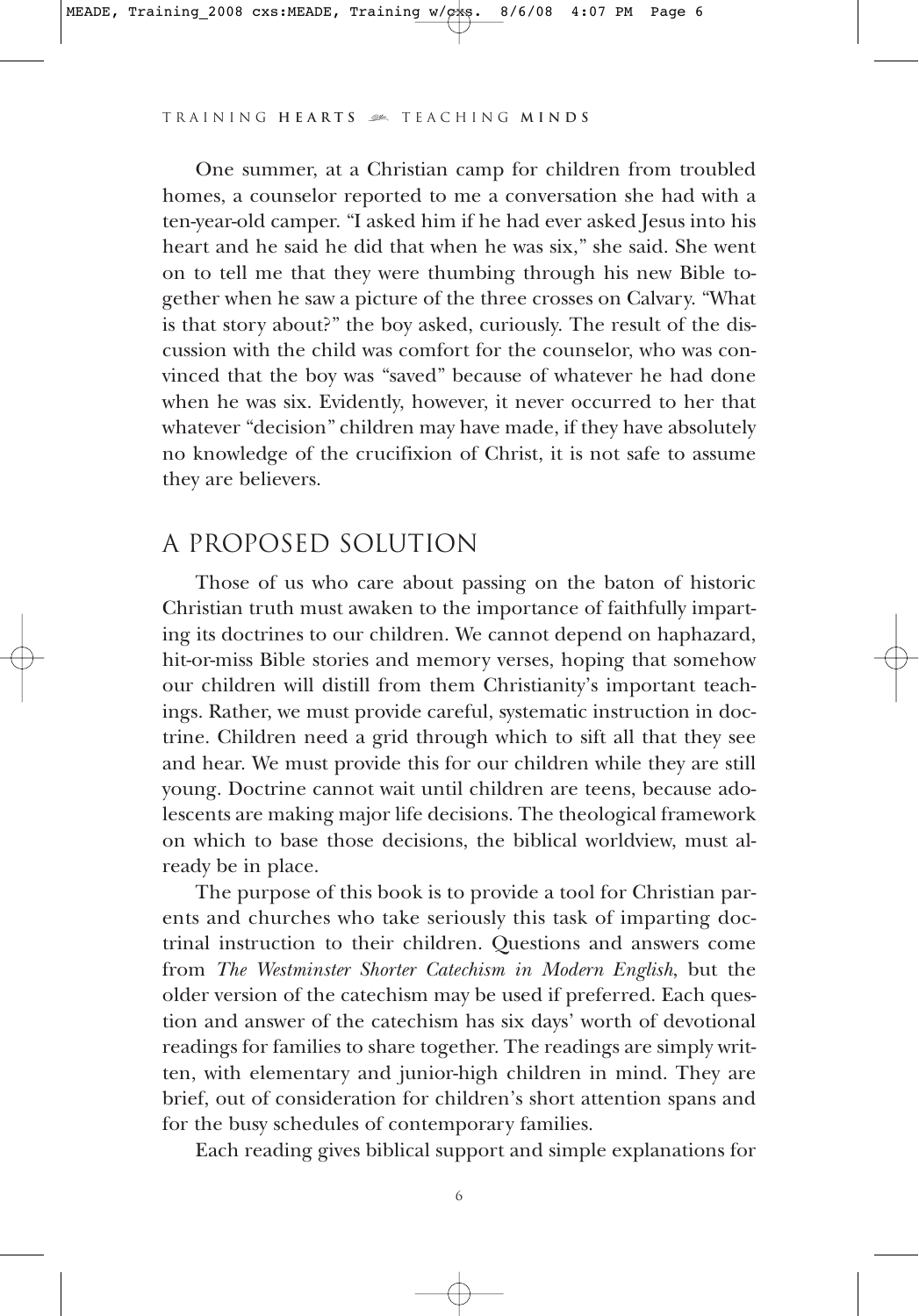i n t r o d u c t i o n

the catechism answers. Every day for a week, the same question should be asked and the answer recited several times, followed by the reading provided. By the end of the week, the answer will be memorized. Prizes of some kind can be decided upon in advance, to be awarded after a certain number of questions and answers have been successfully learned. If one answer is memorized weekly, the entire catechism will be finished in two years. Because it contains such a wealth of information and because we remember best what we review repeatedly, I recommend taking children through the entire catechism more than once.

The apostle Paul called Timothy his "true child in the faith." He instructed Timothy thoroughly and faithfully, then set him loose to carry on the ministry Paul himself had begun. This is what we as parents must do for our children. It is what we, the church, must do for the church that follows us, the church of the next generation. We must fulfill our responsibility now, so that we will be able to say with assurance, as Paul said to Timothy, "Retain the standard of sound words which you have heard from me, in the faith and love which are in Christ Jesus. Guard, through the Holy Spirit who dwells in us, the treasure which has been entrusted to you" (2 Tim. 1:13–14).

7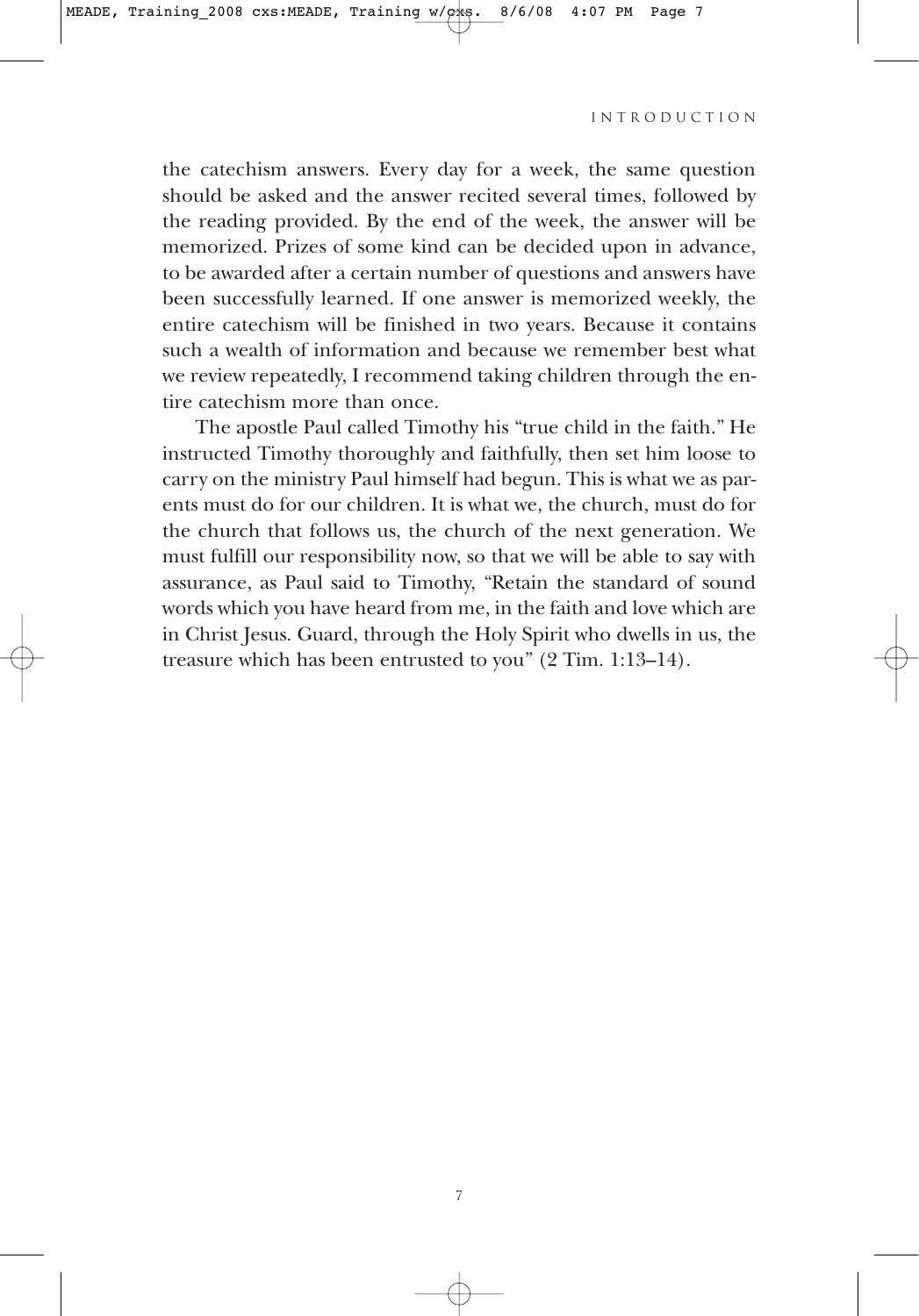$\overline{\oplus}$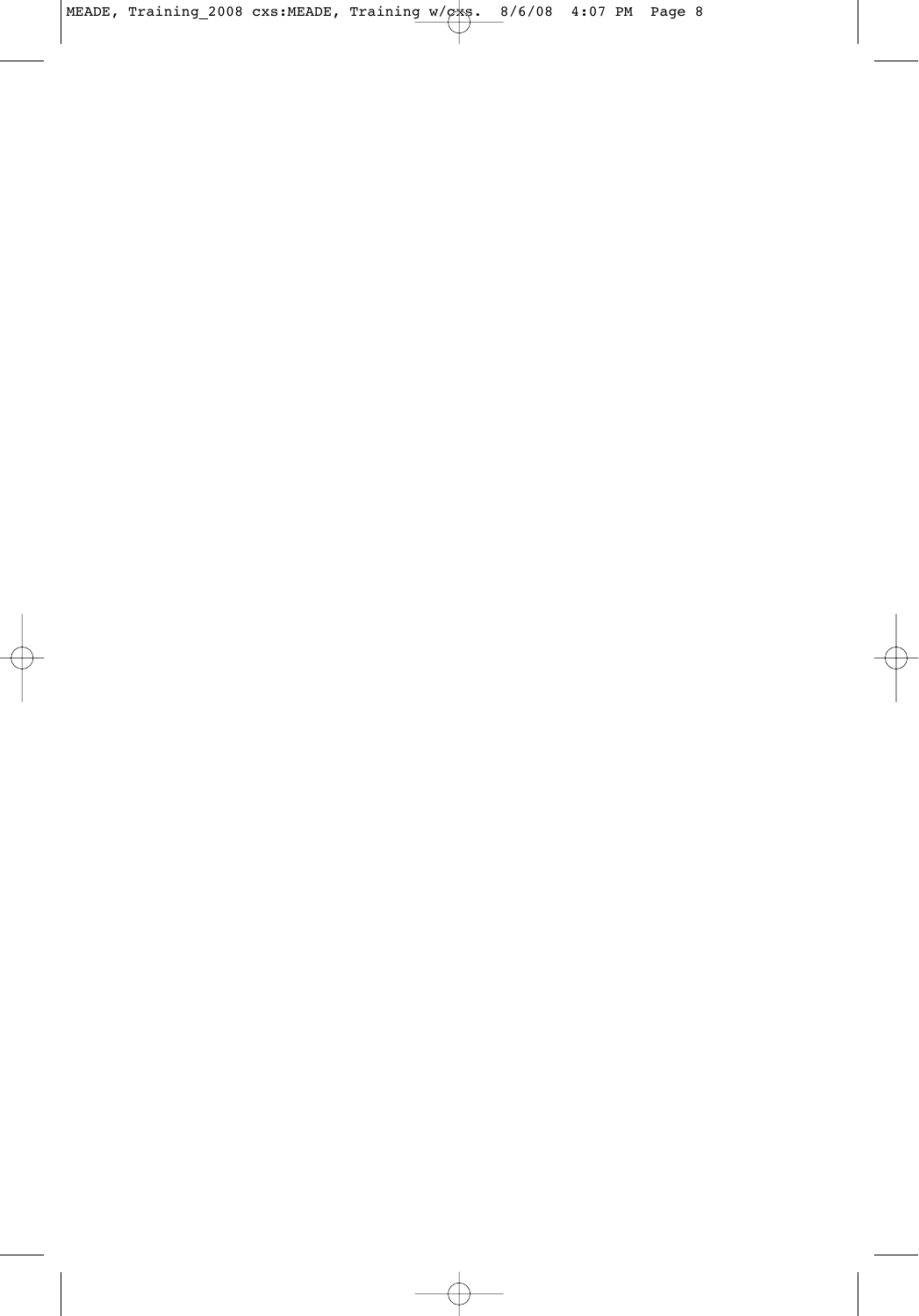MEADE, Training\_2008 cxs:MEADE, Training w/c $\star$ s. 8/6/08  $\,$  4:07 PM  $\,$  Page 9  $\,$ 

### Q.1. WHAT IS MAN'S PRIMARY PURPOSE?

#### *Man's primary purpose is to glorify God and to enjoy Him forever.* **A.** 24,

#### **MONDAY**

What happens when you use something for a purpose other than its *real* purpose? For example, what if you wanted whiter teeth, so you tried to brighten them up with white shoe polish? Would it work? Of course not! Shoe polish is for whitening shoes, not teeth. What would happen if you put marshmallows in your toaster? You would have a terrible mess, because toasters are for toasting bread, not marshmallows. Things work best when we use them for the purpose they were intended.

God had a purpose in mind for human beings when He created them. God intended for people to know and enjoy Him. Rocks and trees and kittens cannot enjoy God—but people can!

**Read Psalm 16:11.** This verse describes the joy and the pleasure people have in God when they live according to the purpose God has for them. Some people live as though their purpose were to have a good time or make a lot of money. People like this are never satisfied. They find that the joy of fun times or of having new things wears off. That is because they are not living according to the purpose God has for them. When we live to enjoy God, we are doing what God made us to do and our joy in Him will last.

#### **TUESDAY**

Since God created us to enjoy Him, it is important to know how we can do that. You cannot fully enjoy a flower unless you stop and take a good look at it to see how beautiful it is and take a deep breath to see how wonderful it smells. You cannot fully enjoy an apple until you take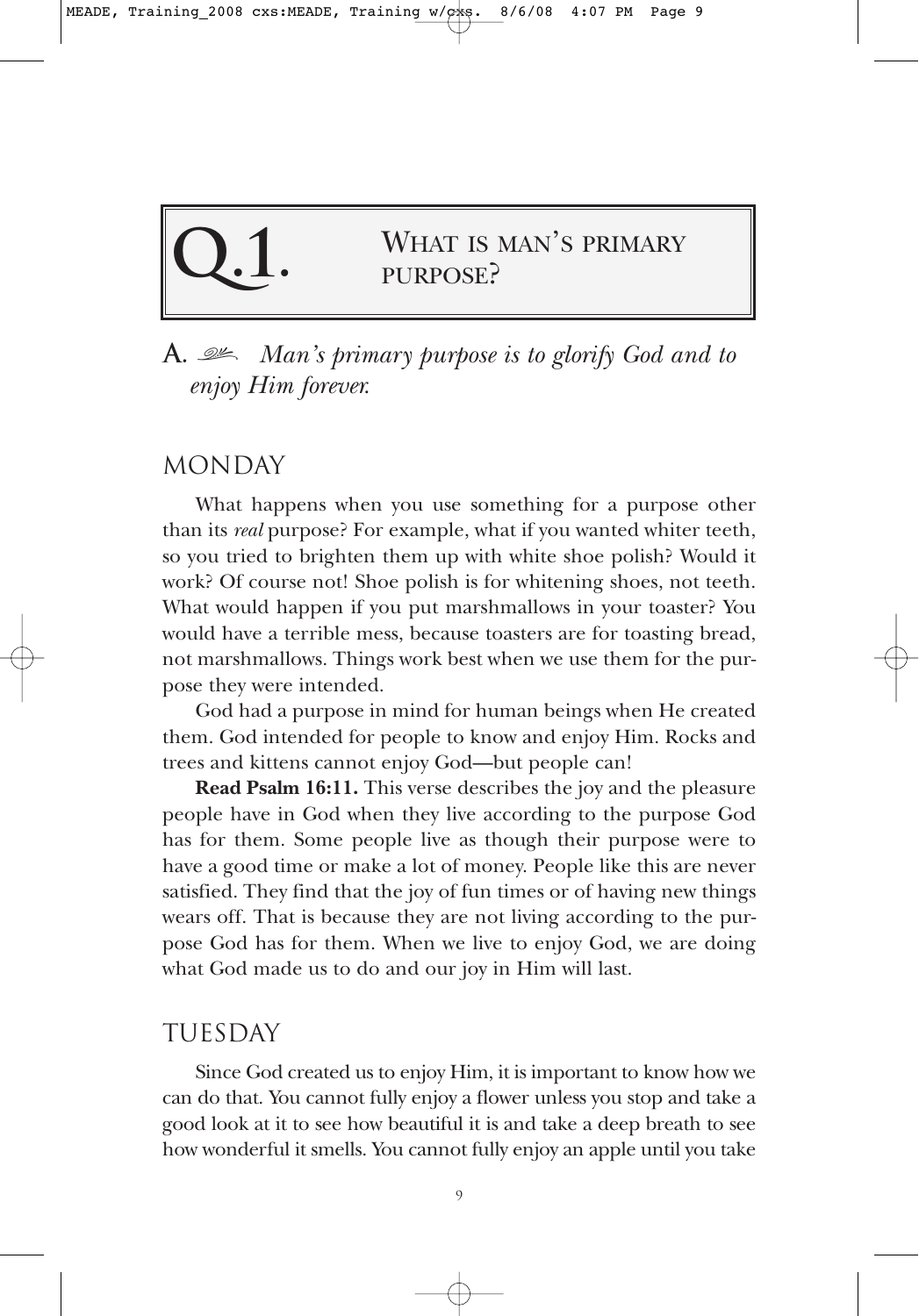a bite of it and find out how crisp and sweet it tastes. If you are going to enjoy God, you have to spend time finding out how wonderful He is.

**Read Luke 10:38–42.** Mary was enjoying Jesus. Martha was confused about the purpose God had for her. She seemed to think that her purpose was to work hard and be a good housekeeper. Jesus said Mary had made a better choice by choosing to spend time enjoying Him. The more time we spend getting to know how wonderful God is, the more we will enjoy Him.

#### WEDNESDAY

One of the good things about living for the purpose God intended when He made us is that, no matter what is going on around us, we can still enjoy God. If I live for the purpose of having and pleasing friends, when my friends are gone I have nothing to live for. If I live for the purpose of being beautiful and healthy, once I grow old or become sick, I have no reason to live. If I live to make money to buy things, something may happen that causes me to lose everything. Then what will I do?

One of God's Old Testament prophets was Habakkuk. Habakkuk lived in Jerusalem, where he and his neighbors had comfortable homes and were at peace. Habakkuk lived to enjoy and glorify God. His neighbors, though, lived to please themselves. Because Habakkuk was a prophet, God showed him what would happen in the future. Enemy soldiers would destroy Jerusalem in a war. They would burn the comfortable houses, and Habakkuk and his neighbors would be left with nothing. Of course, Habakkuk did not look forward to losing everything. Since his purpose was not to enjoy *things,* but to enjoy God, listen to what he could say. **Read Habakkuk 3:16–18.**

#### Thursday

God made everything for the purpose of glorifying Himself. That means that He made everything to show how wonderful He is. Right now, there are people who do not know much about God's glory; there are others who know about God but will not admit how wonderful He is. But God promises that someday everyone everywhere will know of His great glory. **Read Habakkuk 2:14.**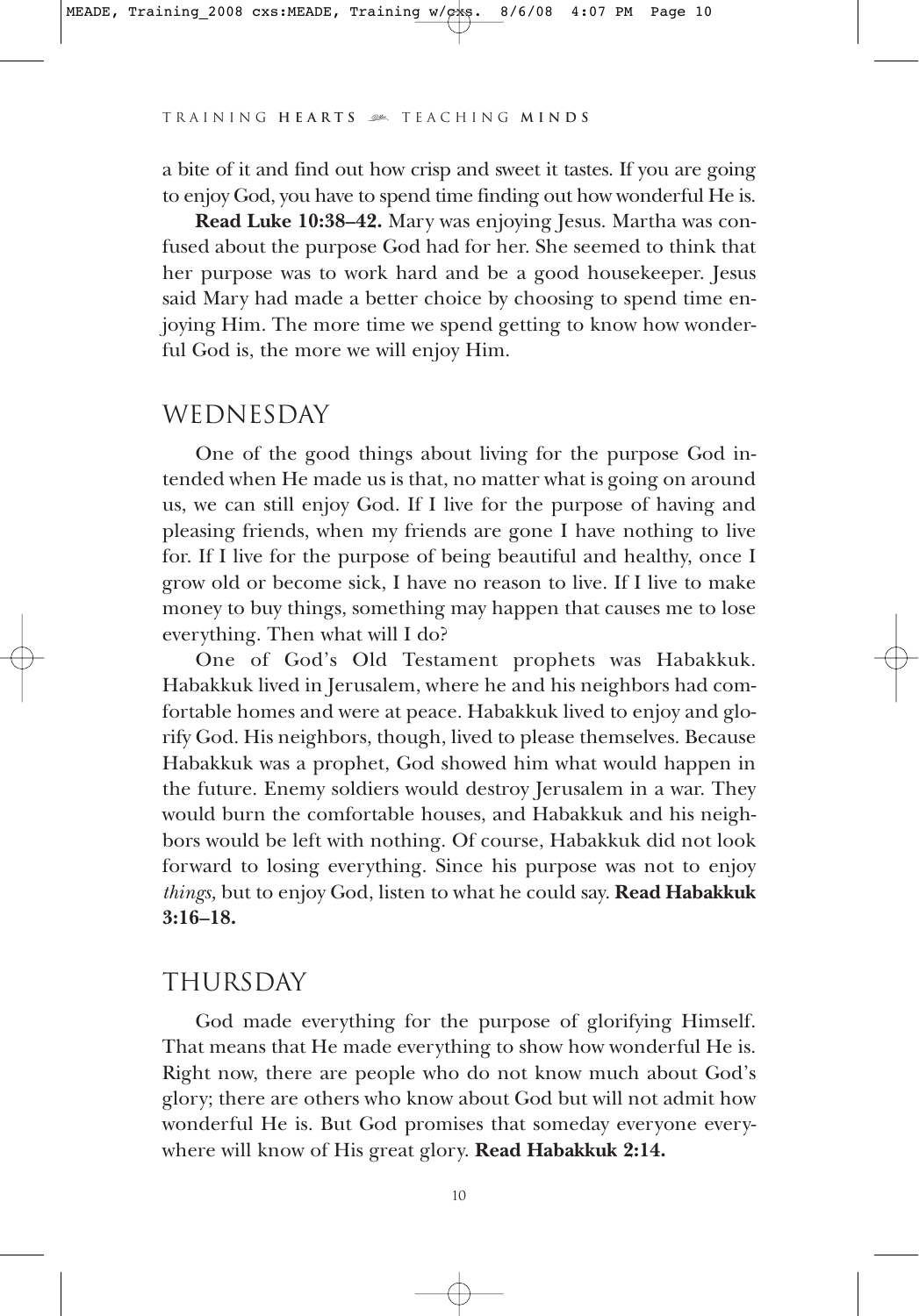q u e s t i o n **1**

Although some people refuse to see it, every created thing was created to show us something of God's glory, to show us something of what God is like. **Read Psalm 104:31 and Psalm 19:1.** When you look up at all the millions of stars in the night sky, what do you think about God? When you look at the strong, solid mountains that have stood for thousands of years, what do you think about the God who made them?

God's creation glorifies Him. It shows something of what He is like. We are God's creatures too. It is God's purpose that we glorify Him too.

#### FRIDAY

What are some ways in which we can glorify God? How can we show how wonderful He is? One way is by praising and worshiping Him. **Read Psalm 29:2 and Psalm 50:23a.**

Jesus said we glorify God by doing good deeds. God is good, kind, and holy. When our actions are good, kind, and holy, we're showing people what God is like. **Read Matthew 5:16.**

The Bible tells us that we should do everything we do, even the simplest and most ordinary things, in a way that will glorify God. **Read 1 Corinthians 10:31.**

#### SATURDAY

A strange thing happened to Belshazzar's dad. Belshazzar's dad ruled over the greatest kingdom in the world. He became very proud of his kingdom. God warned Belshazzar's dad that, if he did not give glory to God for his kingdom, God would take it away from him. Belshazzar's dad continued to be proud and, just as God had said, his kingdom was taken away from him for seven years. Not only that, but the king basically lived like an animal for seven years. At the end of the seven years, Belshazzar's dad got both his man's mind and his kingdom back again. Then he gave glory to God.

You would think that Belshazzar learned from what had happened to his dad. You would think that he would have understood that his purpose for living was not to please himself or to be a great king but to give glory to God. But Belshazzar had not learned.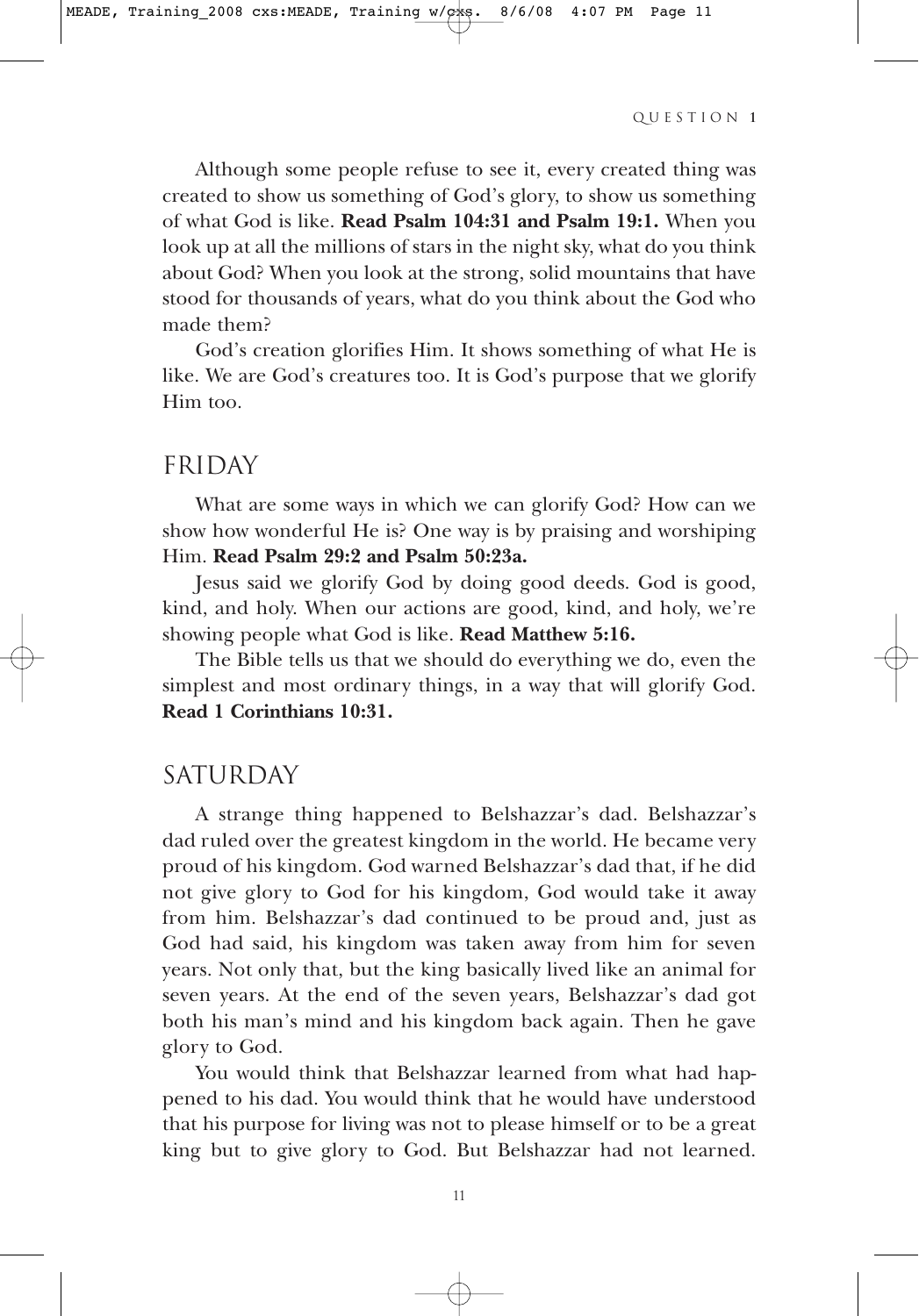When he was king, he lived to make himself happy. He used the cups from God's temple for wine for getting drunk. One night, at one of his parties, a hand appeared out of nowhere and wrote on the wall of Belshazzar's palace. Frightened, Belshazzar sent for Daniel, God's prophet, to explain what the writing meant. Daniel reminded Belshazzar of what had happened to his father.

**Read Daniel 5:22–23** to see what else he said to him. That very night, enemy soldiers attacked, killing Belshazzar and taking his kingdom. God created us to give glory to Him, not to ourselves.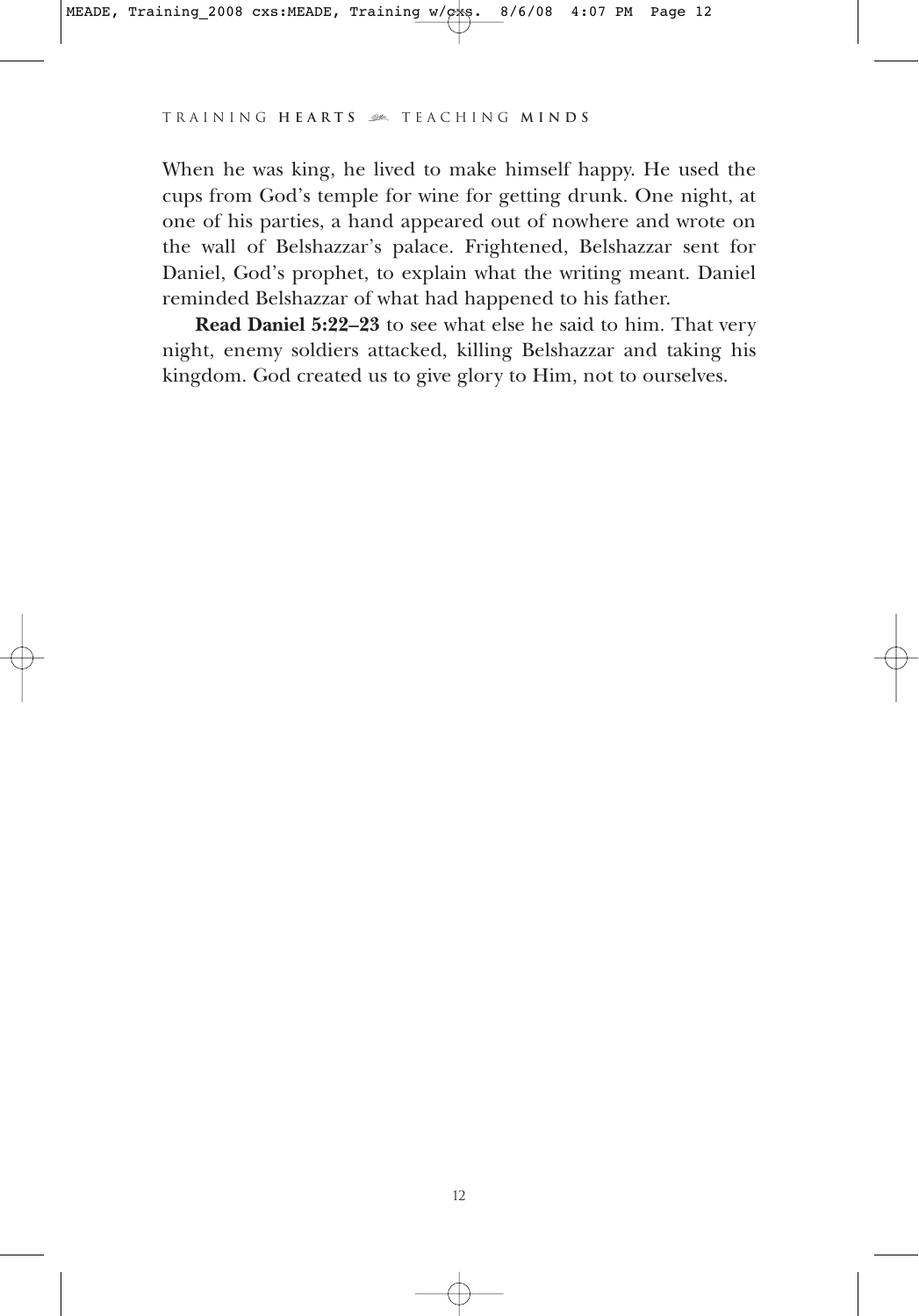MEADE, Training 2008 cxs: MEADE, Training w/ $\varphi$ xs. 8/6/08



#### WHAT AUTHORITY FROM GOD DIRECTS US HOW TO GLORIFY AND ENJOY HIM?

*The only authority for glorifying and enjoying Him is the Bible, which is the word of God and is made up of the Old and New Testaments.*  $A.$   $\mathscr{Q}$ 

#### Monday

Our primary purpose is to glorify God and to enjoy Him. But how do we do that? Where can we find out how to do it? The only One who really knows how to glorify God is God Himself. He is the only One who can tell us how to glorify Him.

God could have spoken to us any way He chose. He has chosen to speak to us through His Word, the Bible. Everything we need to know about God in order to glorify and enjoy Him is found in its pages. If we were to ask someone how to glorify God or if we were to look it up in a book other than the Bible, we could not be sure we were getting right information. But we can trust the Bible because it is the Word of God, who is never wrong. **Read 2 Timothy 3:16–17.**

#### **TUESDAY**

The Bible is a wonderful book. Inside it are letters people wrote to friends, songs, stories, and poetry. There are laws and sermons and predictions (hundreds of these predictions have already come true). Many different people wrote the Bible, including kings, fishermen, a farmer, and a doctor. All these people wrote what God wanted them to write because the Holy Spirit directed them. **Read 2 Peter 1:20–21.**

#### WEDNESDAY

God first gave His Word in written form to the Israelites. They were on their way from Egypt, where they had been slaves, to the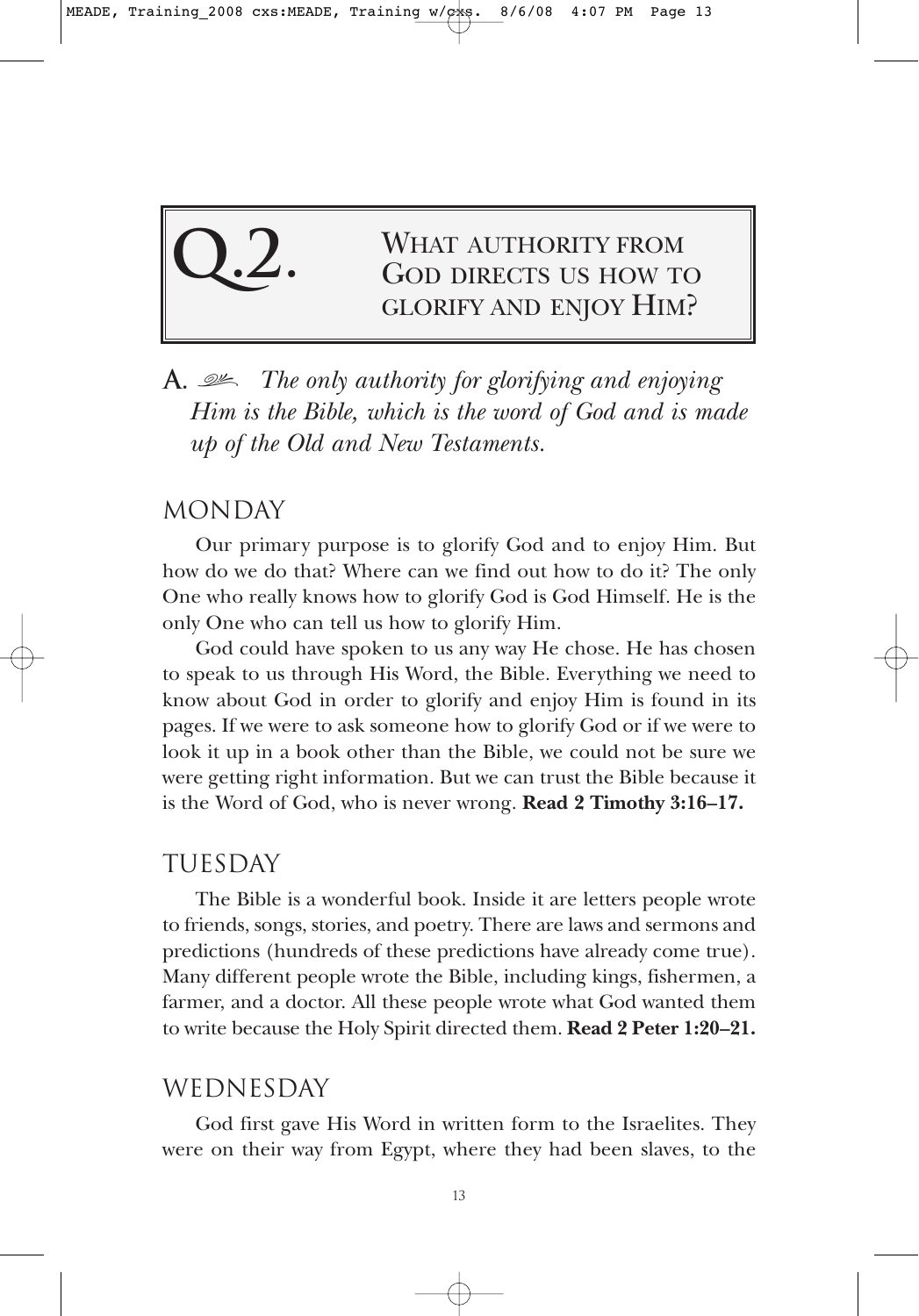land God had promised them. God met them on Mount Sinai. He wrote the Ten Commandments on two pieces of rock and gave them to Moses. He also gave Moses many other laws and teachings that Moses wrote down. Even though this was only a small portion of the Bible compared to what we have now, the Israelites were aware of what a wonderful privilege it was to have God's Word to read and to keep. **Read Deuteronomy 4:5–8.**

God is so much greater than we are that we could never discover Him by ourselves. He had to tell us what He is like and how to glorify Him or we would never know. God is good! He gave us His Word in the Bible so we could know and please Him. **Read Deuteronomy 29:29.**

#### Thursday

Many things that we have are important, but we could do without them if we had to. God's Word is so important that we could never do without it. Without God's Word, we could only imagine what God is like and we would certainly be wrong. Without God's Word we would have to guess about how to live wisely and how to know right from wrong—and each person's guess would be different from every other person's! Of all God's good gifts to us, the Bible is one of the very best. Ask God to give you a thankful heart that appreciates the value of His Word. **Read Psalm 119:97–105.**

#### FRIDAY

The Bible is the only authority on how to glorify and enjoy God. That means the Bible has the final word; it is always right. If a person or a book ever disagrees with what the Bible says, it is the person or the book that is wrong. The Bible is always right. That is because it is from God who is never wrong and never makes a mistake. The apostle Paul wrote that if someone were to teach something other than what the Bible teaches—even if that someone were an angel from heaven—he was to be accursed! **Read Galatians 1:8.** That is how important it is to reverence God's Word as higher and more important than anything else.

God commands people not to tamper with His Word. They are not to add anything to it, nor are they to take anything away from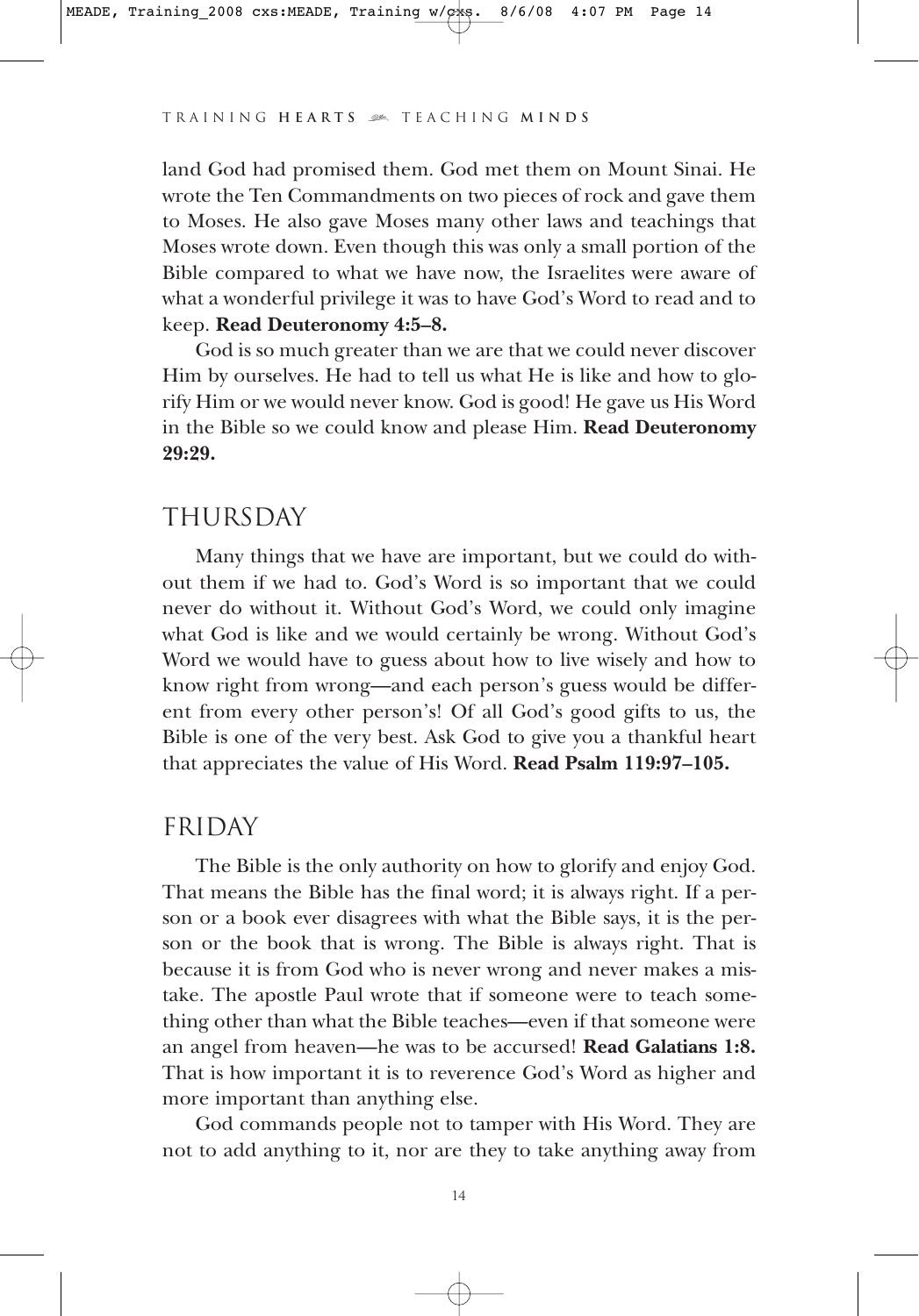q u e s t i o n **2**

it. **Read Deuteronomy 4:2.** God becomes very angry with those who say something is God's Word when it is really just their own teaching or opinion. **Read Jeremiah 23:31–32.**

#### **SATURDAY**

Even though God commands people not to do it, people *do* add to God's Word and they *do* take away from it. People do say "God says" and go on to say something that God does not say at all! Sometimes, even preachers will say things about God that are not true. It is very important to make sure that what people say is in the Bible really is in the Bible. In New Testament times, people in the city of Berea checked everything the apostle Paul said to see if it agreed with the Scriptures. **Read Acts 17:10–11.**

Since the Bible is God's Word, we should value it very highly. We are never to argue with it. Rather, we must study to know it as well as we can, respect it, and obey what it says. **Read 1 Thessalonians 2:13.**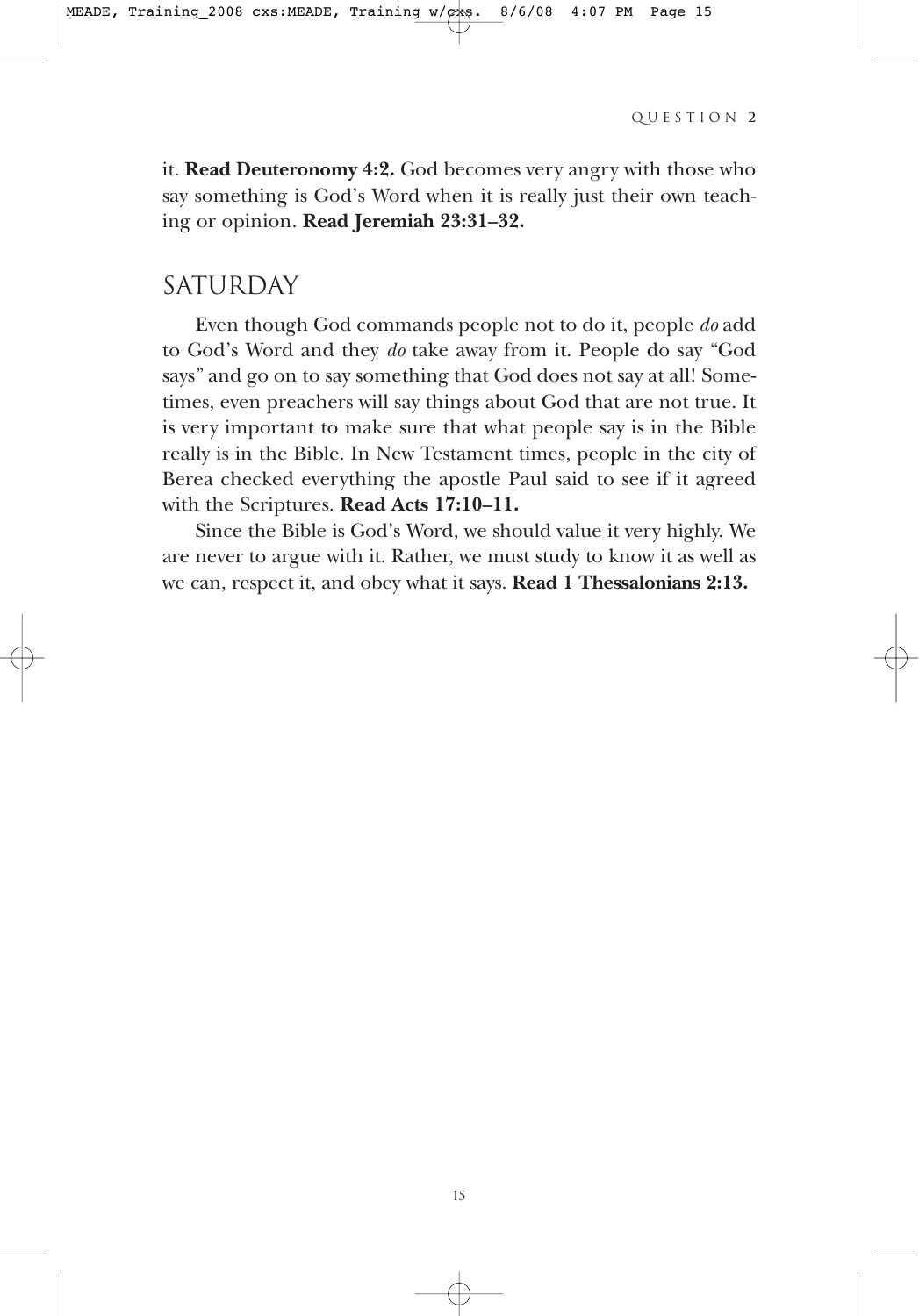MEADE, Training 2008 cxs: MEADE, Training w/ $\varphi$  s. 8/6/08

## Q.3. WHAT DOES THE BIBLE PRIMARILY TEACH?

#### *The Bible primarily teaches what man must believe about God and what God requires of man.*  $A.$   $\mathscr{Q}$

#### **MONDAY**

Imagine an artist who has worked secretly for months on what is to be his greatest masterpiece. Everyone is anxious to see what he has done. Finally the day comes when the artist plans to show his painting. A crowd gathers in a room where the painting sits, covered with drapes. At the right moment, a man opens the drapes and everyone sees the painting. What was hidden has been revealed.

To reveal something is to make known what was hidden before. The Bible reveals what God is like and what He requires of man. **Read 1 Corinthians 2:7–12.** What does verse 7 say was hidden? In verse 11, who is the only One who knows the thoughts of God? Look in verse 10 to see how we come to know the thoughts of God and His hidden wisdom.

#### TUESDAY

**Read Job 11:7 and Romans 11:33.** God had to reveal Himself to us if we were ever to know what He is like. God is so much greater than we are that we would never find out about Him on our own. He is more wonderful than anything we could imagine. Left to ourselves, we would never know God. The knowledge of him would have remained hidden forever. God is loving and good. He wanted us to know Him so we could love and enjoy Him. So God gave us the Bible to tell us all those things about Him that we would never have known otherwise.

One of the most important reasons for knowing what the Bible says is so we will believe what is true about God. Many people—even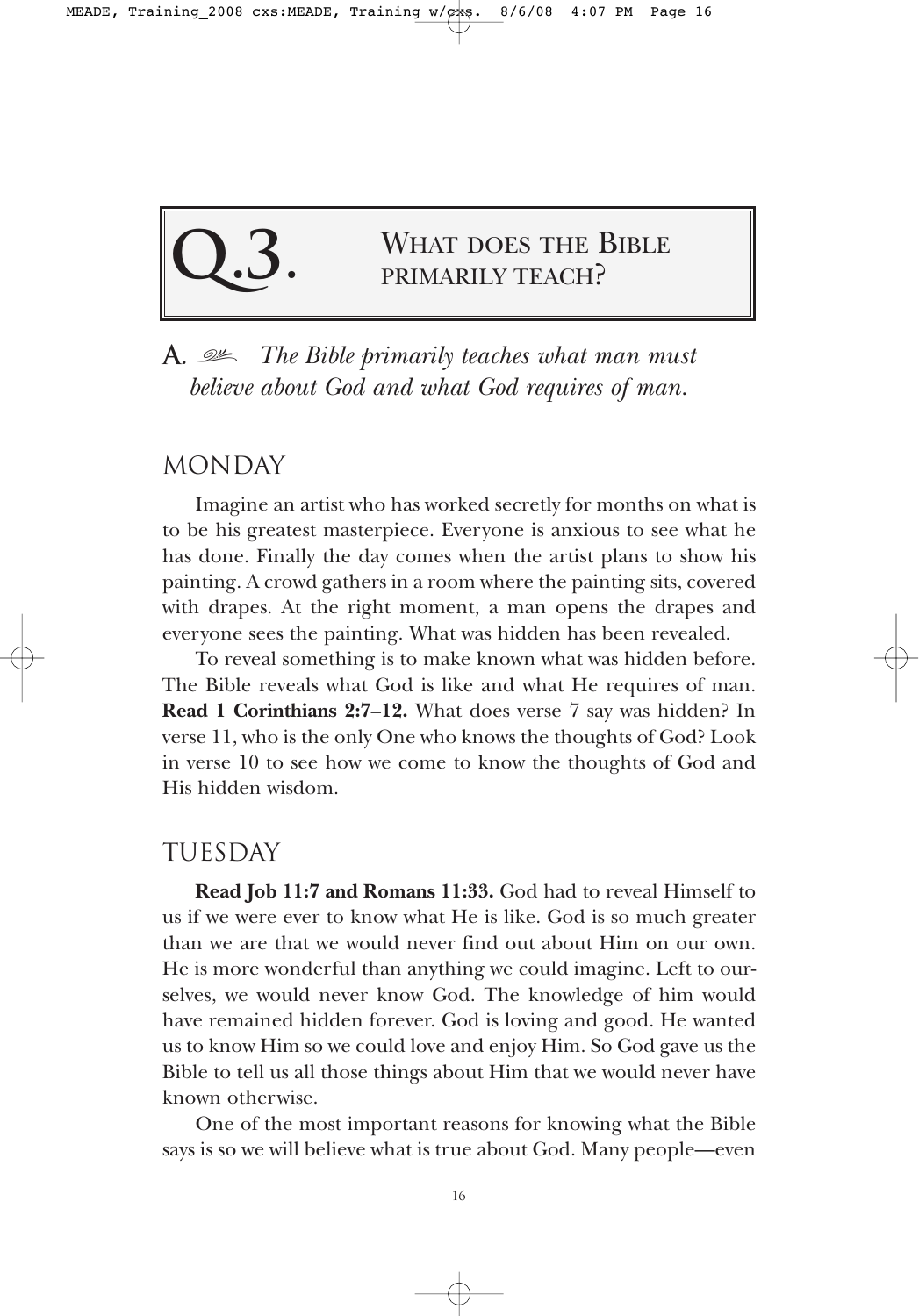q u e s t i o n **3**

Christians—believe ideas about God that are not at all correct. The only way to be sure that what we believe about God is true is to be sure that all we believe about God comes from the Bible alone.

#### Wednesday

God gave us His Word in bits and pieces over hundreds of years. We call the very first part of God's Word the Books of the Law. In these first five books, God reveals something of what He is like, and gives laws concerning how He wants people to act. There are so many laws in the first part of the Bible and those laws are so hard to keep that none of us could ever obey them all—not even for one day. This is because we are sinful on the inside—we naturally want to do things our way instead of God's way. God knew when He gave His law that we are sinners and could never keep it. So why did He give it?

All along God had planned to give His Son to save His people from sin. But He knew His people would not believe they needed a Savior unless they understood how sinful they are. By giving us His perfect and holy law, He showed us that it is impossible for us to be pleasing to Him by ourselves. **Read Romans 7:7.** How did Paul know he was wrong for coveting? **Read Galatians 3:22.** What does this verse say that the Scriptures tell us about all men? The verse also gives a reason for Scripture telling us that. What is the reason?

#### Thursday

The Bible tells us what God is like. The main way in which it does this is by showing us who Jesus Christ, the Son of God, is and what He has done for His people. Many different men wrote the Bible over hundreds of years. Since God gave them what they should write, they all wrote about the same all-important truth: God provides salvation for His people through His Son. This is the one story of the whole Bible. The Old Testament looks ahead to the Savior who was coming; the New Testament looks back to the Savior who came. **Read 2 Timothy 3:15.** This verse says the Scriptures can make you wise. What does that wisdom lead to? **Read John 5:39.** Jesus is speaking in this verse. What does He say the Scriptures bear witness of (or testify about or tell about)?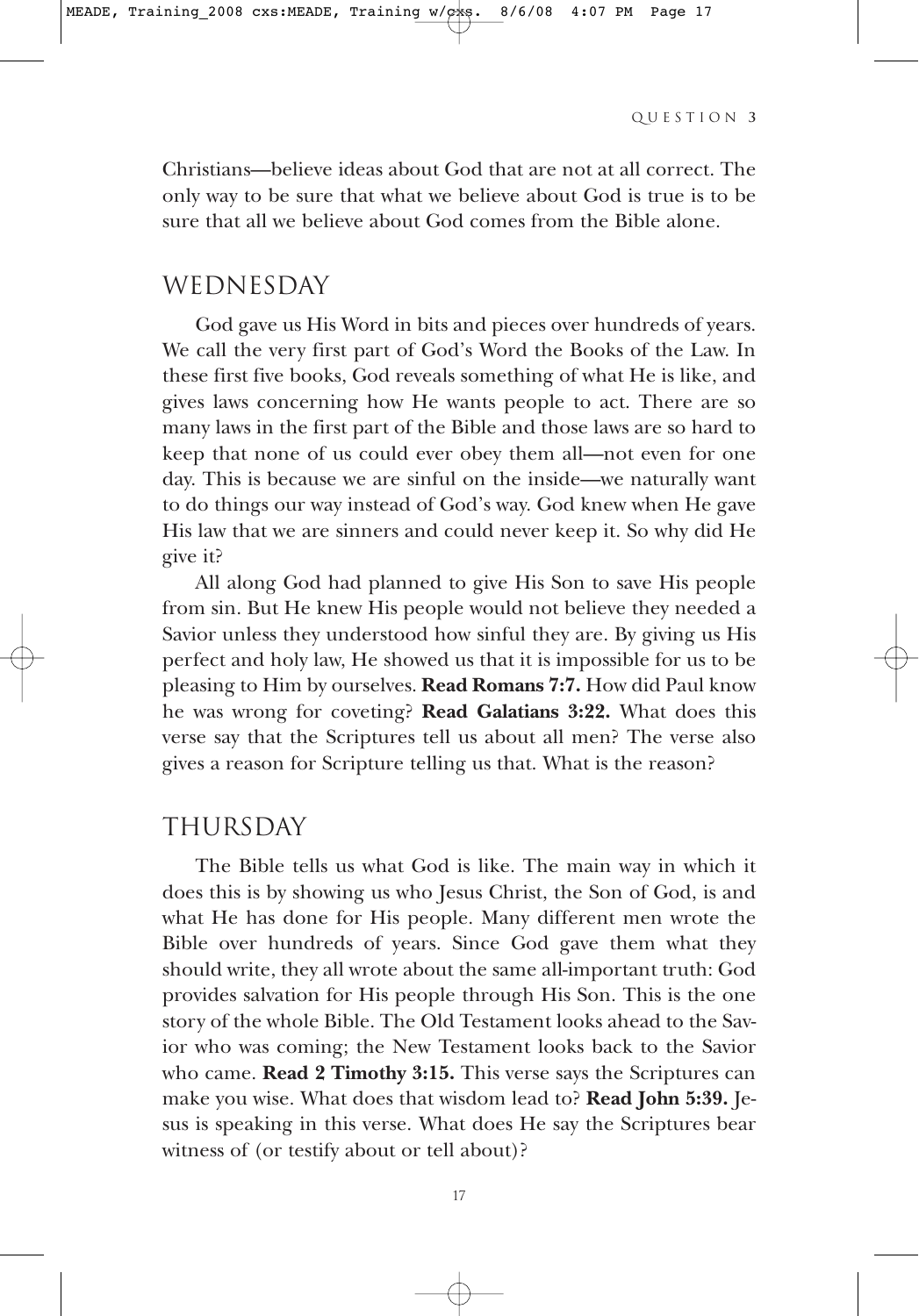John is one of the men God used to write the Bible. **Read John 20:31** to see why he wrote what he wrote.

#### **FRIDAY**

First, the Bible shows us what we are to believe about God. Then it shows us what He requires of us and helps us see that we could never do what He requires; we need a Savior! Scripture shows us who that Savior is (Jesus), what He has done to save us, and what God requires of us (that we believe in Jesus). Finally, God shows His people who have believed in Jesus what He requires of them—not to be saved, but to show how thankful they are for being saved. Once we have believed in Jesus, we are afraid to do what would displease Him because we love Him so much. Getting to know the Bible and how it tells us to live is the best way to be sure that we are living in a way that is pleasing to Jesus. **Read Psalm 119:9, 11.**

#### SATURDAY

**Read Matthew 7:24–27.** Who is like a man building on a rock? Who is like a man building on sand? To learn what God's Word says without *doing* what it says is foolish.

If we know and love Jesus, we will want to do what He wants us to do. To know what He wants us to do and how to do it we need to know the Bible. It will give us all we will ever need for knowing who God is and what He requires of us. **Read 2 Timothy 3:16–17.**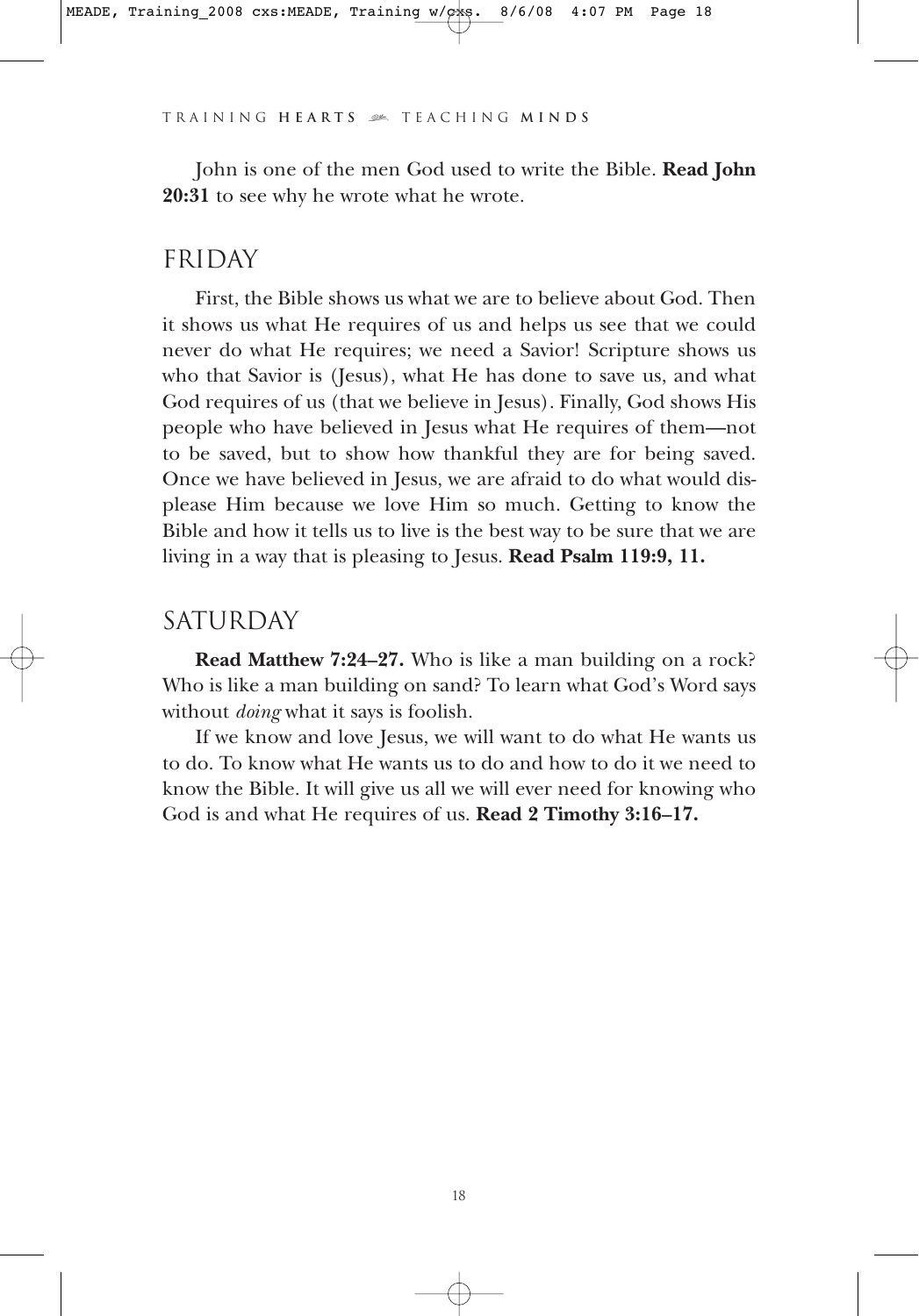MEADE, Training\_2008 cxs: MEADE, Training w/ $\alpha$ s. 8/6/08



*God is a spirit, Whose being, wisdom, power, holiness, justice, goodness, and truth are infinite, eternal, and unchangeable.*  $A. \mathcal{Q}$ 

#### Monday

**Read John 4:24.** What is God? **Read 1 Timothy 1:17.** Can God be seen?

God is a spirit. He has no body and He cannot be seen. God is different from everyone and everything else in the universe. For one thing, God alone was never created. God created every person and every thing that has ever existed. Only God has always been. He is eternal. That means He has no beginning and He has no end. **Read Psalm 102:24b–27.**

God is also infinite. Infinite means having no limits. People are finite; they have limits. People can do many things, but there is a limit to what they can do. God can do anything; His power is infinite. People are limited to being in one place at a time. God is infinite; He is in all places at the same time. When King Solomon built a magnificent temple for God, he knew that a building cannot hold all there is of God, so he prayed this prayer. **Read 1 Kings 8:27.**

God is unchangeable. He cannot become better than He is because He is already perfect. He cannot become worse or less than He is or He would stop being God. **Read Malachi 3:6.**

God is infinite, eternal, and unchangeable. Everything about Him—His love, His holiness, His power, everything—is infinite, eternal, and unchangeable as well.

#### TUESDAY

**Read Romans 11:33 and Psalm 147:5.** What does Psalm 147:5 say about God's understanding? Infinite means having no limits.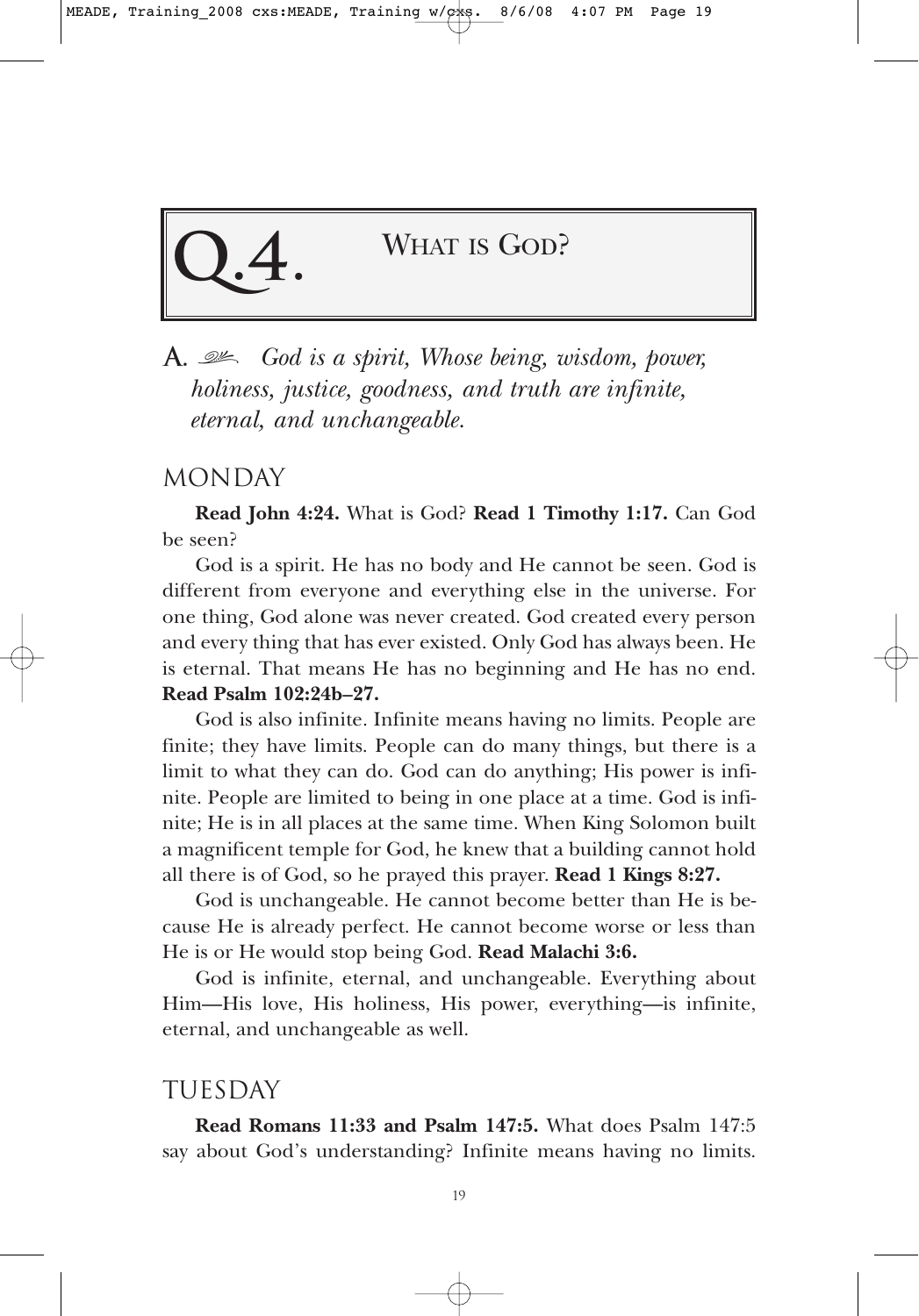God's wisdom is infinite. Wisdom is knowing and doing what is best in every situation. Because God knows all things, He always knows what is best and that is what He does. Because God's wisdom is infinite, we can trust what He tells us. We can do what He tells us to do, confident that it is the wisest thing we could possibly do.

Since God's wisdom is infinite, eternal, and unchangeable, we know that the Bible, which is His Word, is truth. Everything it says is absolutely true. **Read Psalm 19:7–9.**

#### WEDNESDAY

**Read Isaiah 40:25–26.** Why are none of the stars missing? What keeps them from falling out of the sky?

God's infinite power keeps all of creation going. His power is eternal—it has always been, and it will never run out or become weaker. God's power is unchanging. Having all power, He will never become any stronger than He is. His power is infinite—nothing can limit it. **Read Jeremiah 32:17.** What does this verse say is too difficult for God? **Read Daniel 4:35.** According to this verse, who can stop God from doing what He intends to do?

#### Thursday

The prophet Isaiah saw a vision of heaven. Around God's throne, he saw seraphim or angels who praise God all the time. **Read Isaiah 6:3** to find a word the angels repeat three times to describe God. **Read Revelation 15:4.** Why will all people fear the Lord and glorify His name?

God is absolutely holy. He never thinks, speaks, or does anything that is evil. All that God is and does is good, right, and perfect. **Read 1 John 1:5.** Not only does God never sin Himself, He also hates sin in any of His creatures. The word "holy" is used of God more times than any other word in the Bible. God is eternal, infinite, and unchangeable in His holiness.

#### FRIDAY

There would be something very wrong with a police officer who saw a robbery taking place and ignored it. There would be some-